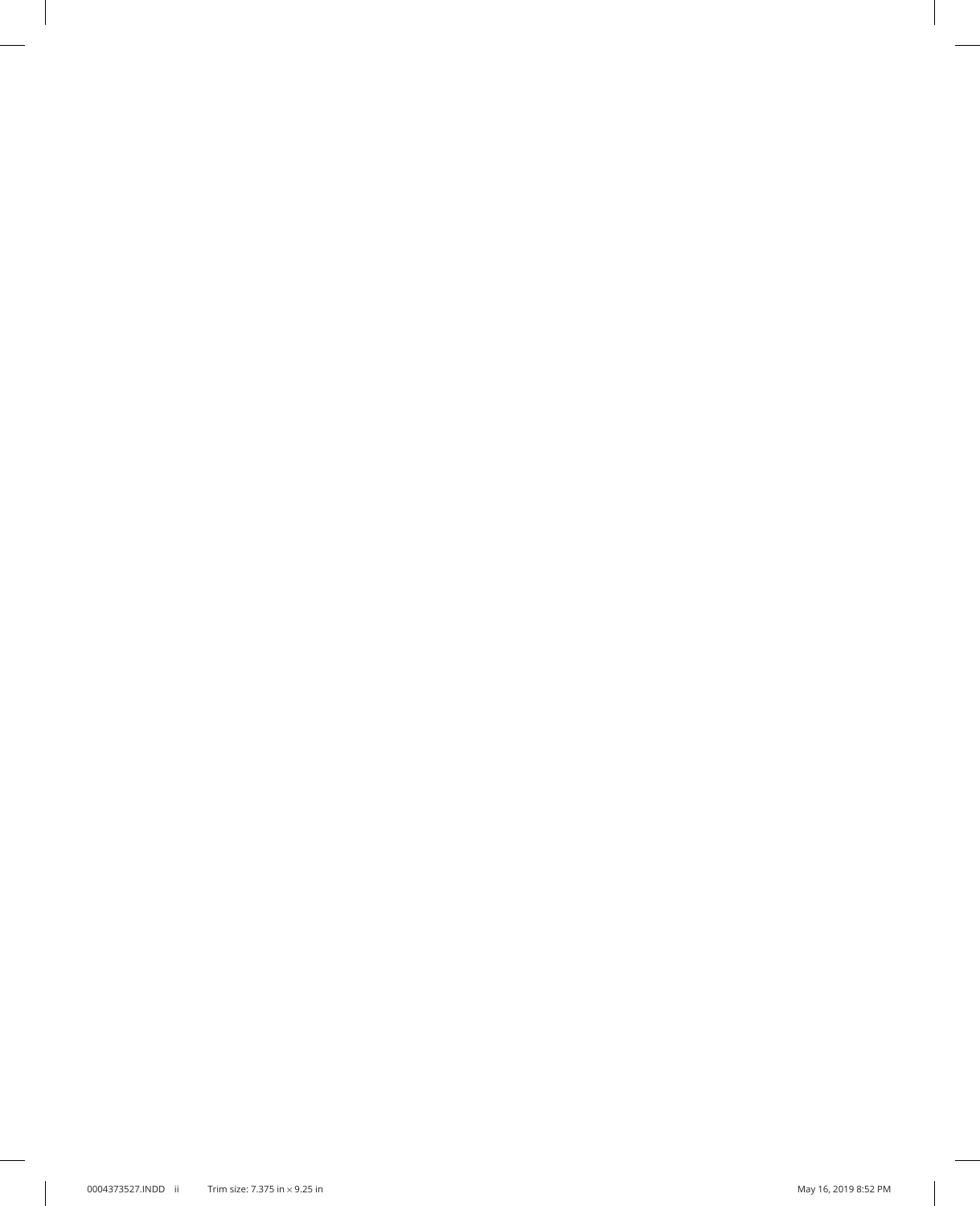

# **Office 365**

### **by Peter Weverka with Timothy L. Warner**



 $0.004373527.$  INDD iii Trim size:  $7.375$  in  $\times$  9.25 in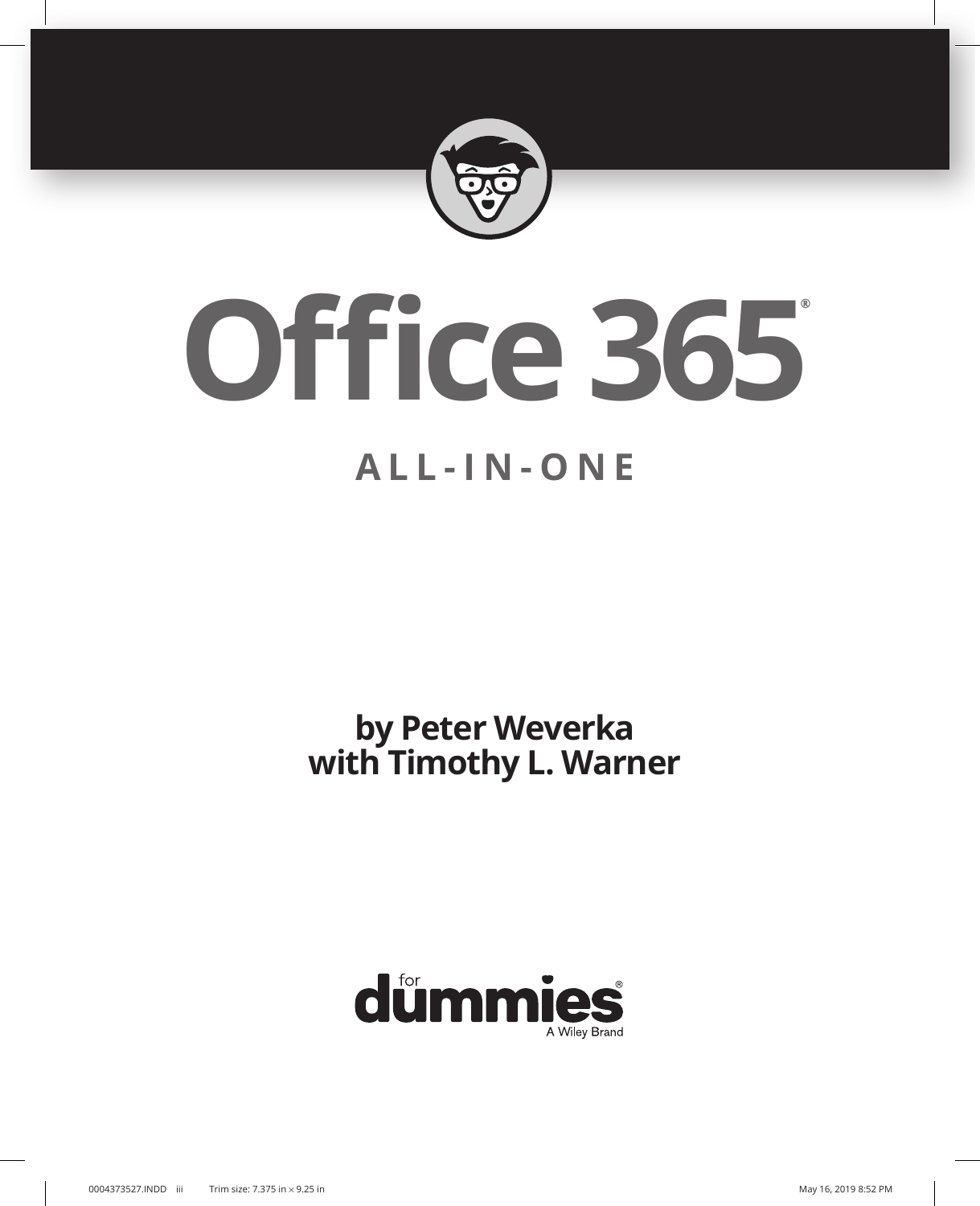#### **Office 365® All-in-One For Dummies®**

Published by: **John Wiley & Sons, Inc.,** 111 River Street, Hoboken, NJ 07030-5774, www.wiley.com

Copyright © 2019 by John Wiley & Sons, Inc., Hoboken, New Jersey

Media and software compilation copyright © 2019 by John Wiley & Sons, Inc. All rights reserved.

Published simultaneously in Canada

No part of this publication may be reproduced, stored in a retrieval system or transmitted in any form or by any means, electronic, mechanical, photocopying, recording, scanning or otherwise, except as permitted under Sections 107 or 108 of the 1976 United States Copyright Act, without the prior written permission of the Publisher. Requests to the Publisher for permission should be addressed to the Permissions Department, John Wiley & Sons, Inc., 111 River Street, Hoboken, NJ 07030, (201) 748-6011, fax (201) 748-6008, or online at http://www.wiley.com/go/permissions.

**Trademarks:** Wiley, For Dummies, the Dummies Man logo, Dummies.com, Making Everything Easier, and related trade dress are trademarks or registered trademarks of John Wiley & Sons, Inc. and may not be used without written permission. Microsoft and Office 365 are registered trademarks of Microsoft Corporation. All other trademarks are the property of their respective owners. John Wiley & Sons, Inc. is not associated with any product or vendor mentioned in this book.

LIMIT OF LIABILITY/DISCLAIMER OF WARRANTY: THE PUBLISHER AND THE AUTHOR MAKE NO REPRESENTATIONS OR WARRANTIES WITH RESPECT TO THE ACCURACY OR COMPLETENESS OF THE CONTENTS OF THIS WORK AND SPECIFICALLY DISCLAIM ALL WARRANTIES, INCLUDING WITHOUT LIMITATION WARRANTIES OF FITNESS FOR A PARTICULAR PURPOSE. NO WARRANTY MAY BE CREATED OR EXTENDED BY SALES OR PROMOTIONAL MATERIALS. THE ADVICE AND STRATEGIES CONTAINED HEREIN MAY NOT BE SUITABLE FOR EVERY SITUATION. THIS WORK IS SOLD WITH THE UNDERSTANDING THAT THE PUBLISHER IS NOT ENGAGED IN RENDERING LEGAL, ACCOUNTING, OR OTHER PROFESSIONAL SERVICES. IF PROFESSIONAL ASSISTANCE IS REQUIRED, THE SERVICES OF A COMPETENT PROFESSIONAL PERSON SHOULD BE SOUGHT. NEITHER THE PUBLISHER NOR THE AUTHOR SHALL BE LIABLE FOR DAMAGES ARISING HEREFROM. THE FACT THAT AN ORGANIZATION OR WEBSITE IS REFERRED TO IN THIS WORK AS A CITATION AND/OR A POTENTIAL SOURCE OF FURTHER INFORMATION DOES NOT MEAN THAT THE AUTHOR OR THE PUBLISHER ENDORSES THE INFORMATION THE ORGANIZATION OR WEBSITE MAY PROVIDE OR RECOMMENDATIONS IT MAY MAKE. FURTHER, READERS SHOULD BE AWARE THAT INTERNET WEBSITES LISTED IN THIS WORK MAY HAVE CHANGED OR DISAPPEARED BETWEEN WHEN THIS WORK WAS WRITTEN AND WHEN IT IS READ.

For general information on our other products and services, please contact our Customer Care Department within the U.S. at 877-762-2974, outside the U.S. at 317-572-3993, or fax 317-572-4002. For technical support, please visit https://hub.wiley.com/community/support/dummies.

Wiley publishes in a variety of print and electronic formats and by print-on-demand. Some material included with standard print versions of this book may not be included in e-books or in print-on-demand. If this book refers to media such as a CD or DVD that is not included in the version you purchased, you may download this material at http://booksupport.wiley.com. For more information about Wiley products, visit www.wiley.com.

Library of Congress Control Number: 2019940770

ISBN 978-1-119-57624-2; ISBN 978-1-119-57621-1 (ebk); ISBN 978-1-119-57623-5 (ebk)

Manufactured in the United States of America

10 9 8 7 6 5 4 3 2 1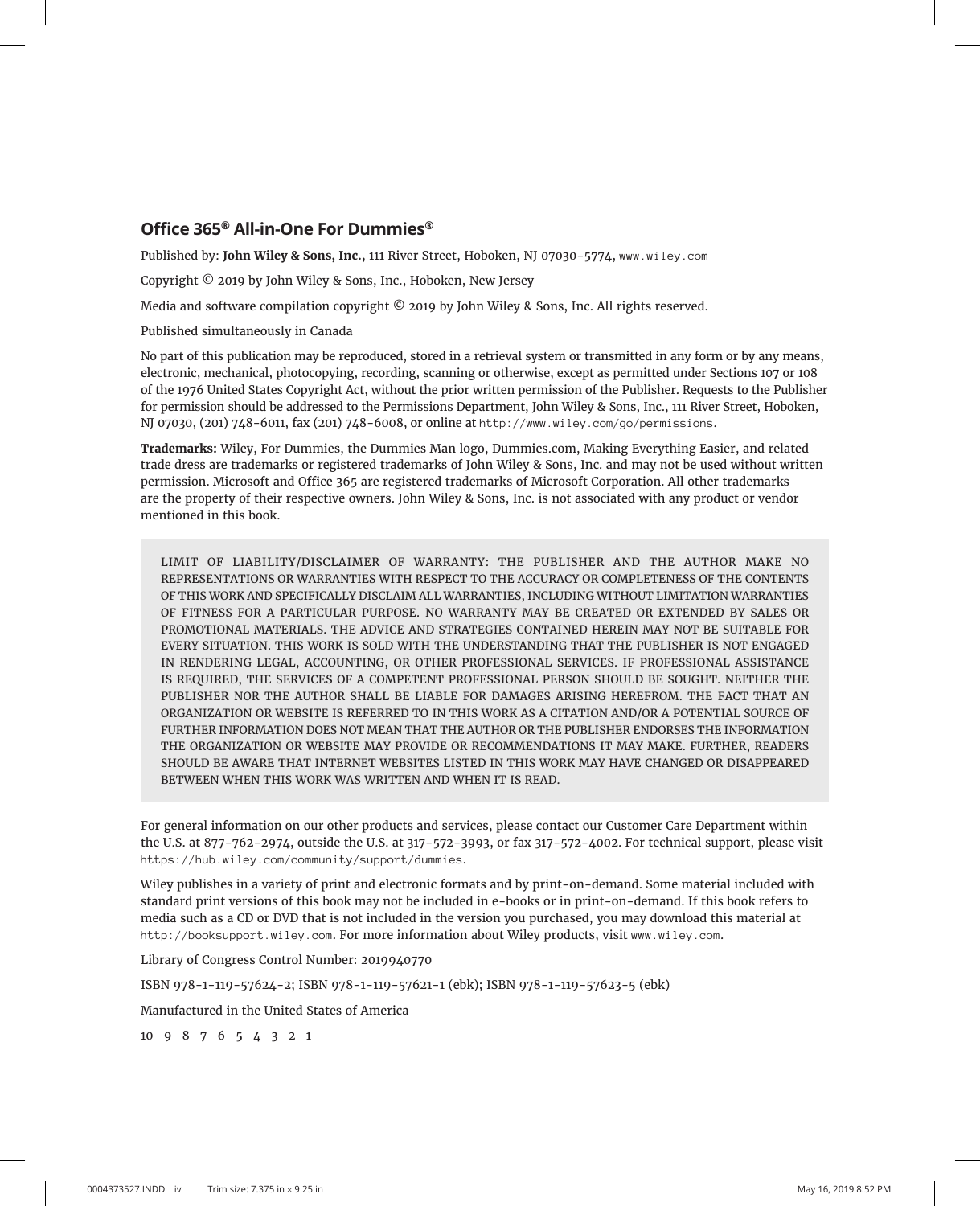## **Contents at a Glance**

| CHAPTER 3: Speed Techniques Worth Knowing About  49            |  |
|----------------------------------------------------------------|--|
|                                                                |  |
| CHAPTER 1: Speed Techniques for Using Word 59                  |  |
| <b>CHAPTER 2:</b>                                              |  |
|                                                                |  |
|                                                                |  |
|                                                                |  |
|                                                                |  |
| CHAPTER 7: Getting Word's Help with Office Chores187           |  |
| CHAPTER 8: Tools for Reports and Scholarly Papers 207          |  |
|                                                                |  |
|                                                                |  |
|                                                                |  |
| CHAPTER 3: Formulas and Functions for Crunching Numbers 263    |  |
| CHAPTER 4: Making a Worksheet Easier to Read and Understand295 |  |
| CHAPTER 5: Advanced Techniques for Analyzing Data 313          |  |
|                                                                |  |
|                                                                |  |
| CHAPTER 2: Fashioning a Look for Your Presentation353          |  |
|                                                                |  |
| CHAPTER 4: Making Your Presentations Livelier383               |  |
|                                                                |  |
|                                                                |  |
|                                                                |  |
| CHAPTER 2: Maintaining the Contacts Folder 433                 |  |
|                                                                |  |
| CHAPTER 4: Managing Your Time and Schedule469                  |  |
| <b>CHAPTER 5:</b>                                              |  |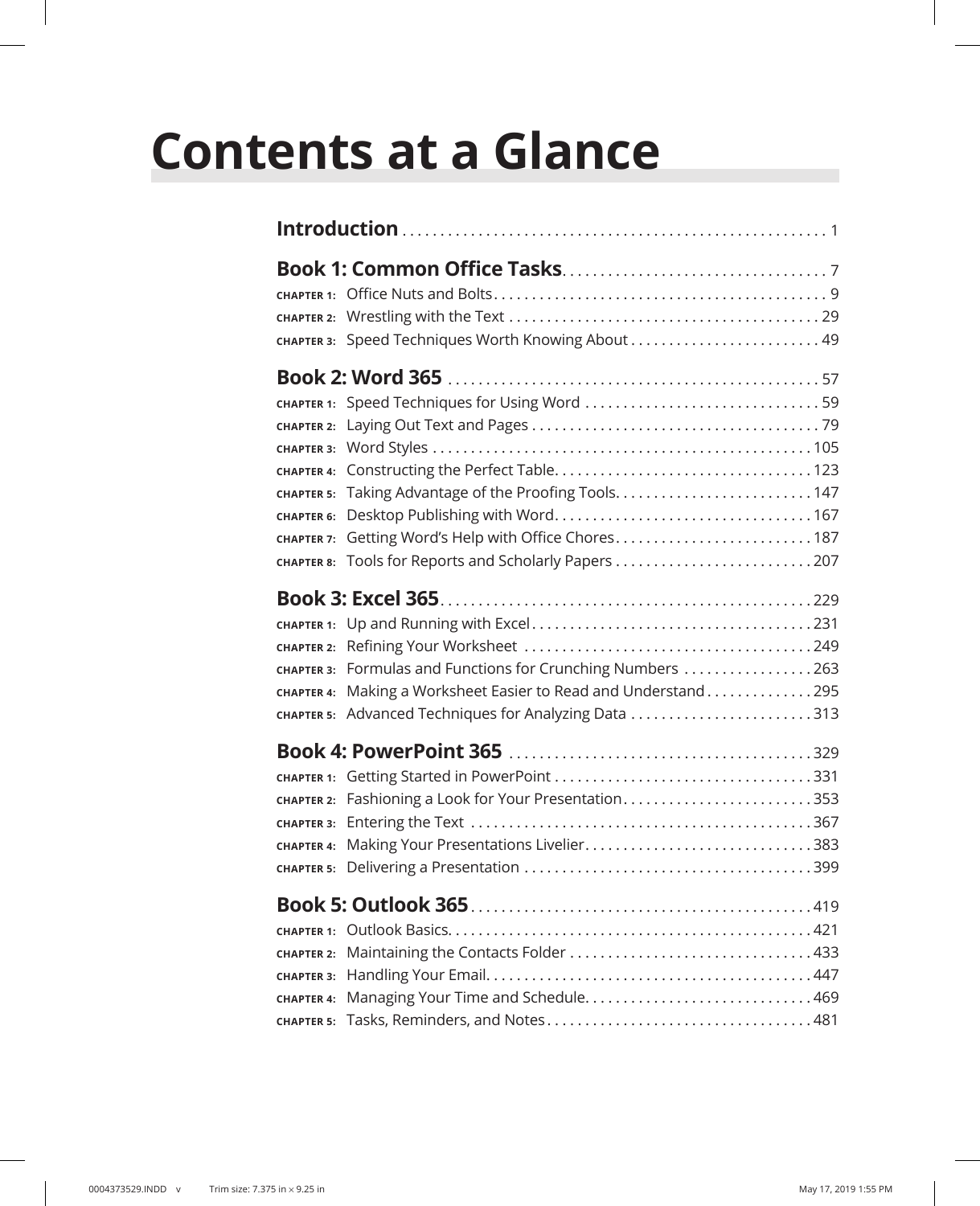| CHAPTER 3: Putting on the Finishing Touches 597                                                                                                                   |
|-------------------------------------------------------------------------------------------------------------------------------------------------------------------|
| Book 8: Working with Charts and Graphics 607<br><b>CHAPTER 2:</b><br><b>CHAPTER 3:</b><br>CHAPTER 4: Drawing and Manipulating Lines, Shapes, and Other Objects665 |
|                                                                                                                                                                   |
| <b>CHAPTER 2:</b><br><b>CHAPTER 3:</b>                                                                                                                            |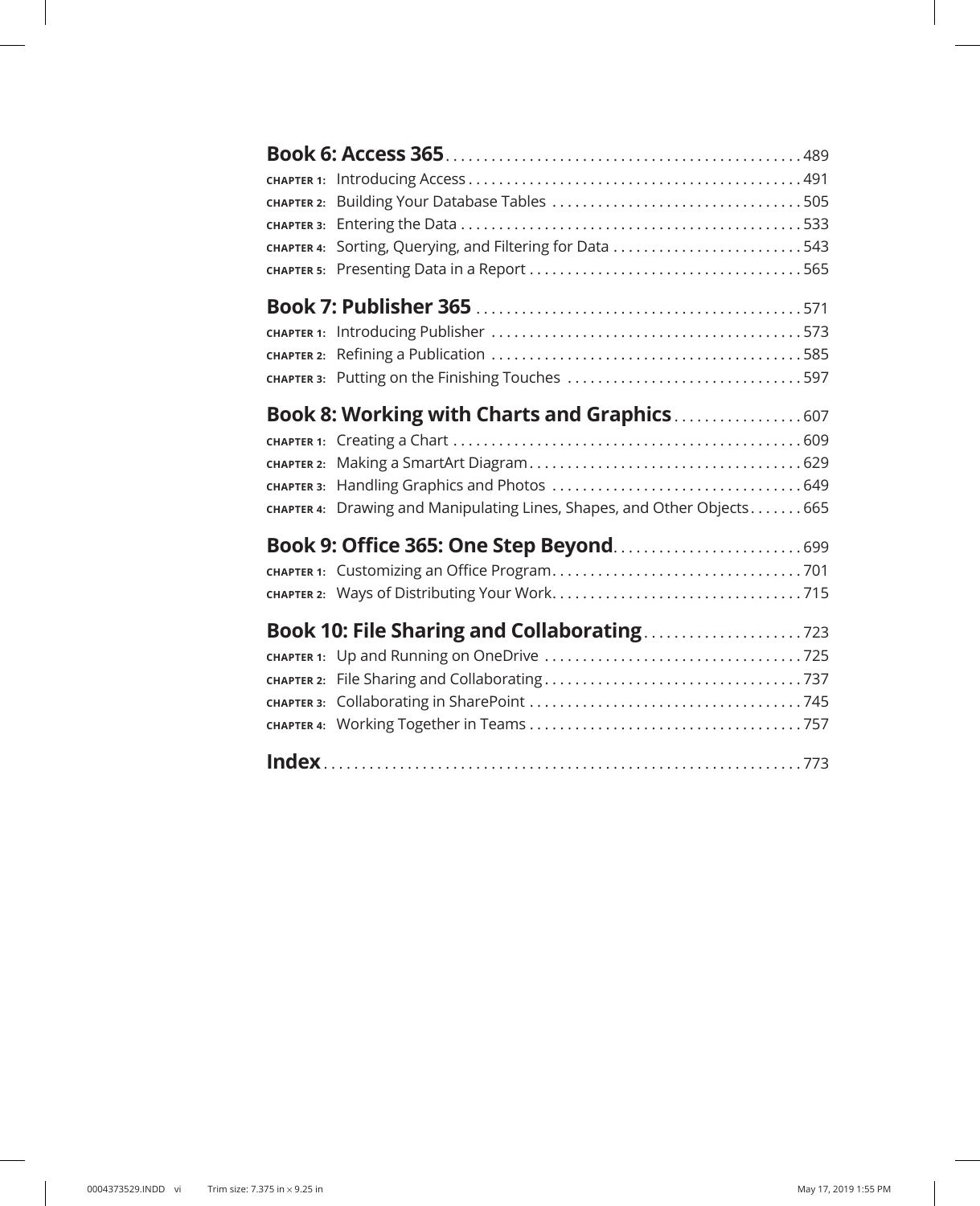## **Table of Contents**

 $\overline{\phantom{a}}$ 

| Finding out what software and Office version you have11<br>Finding Your Way around the Office Interface 13<br>Mini-toolbars and shortcut menus18<br>Navigating the Save As and Open Windows 21<br>Reading and Recording File Properties 24<br>Removing a password from a file 26<br>Trusting (or not Trusting) Microsoft with Your "Content" 26 |  |
|-------------------------------------------------------------------------------------------------------------------------------------------------------------------------------------------------------------------------------------------------------------------------------------------------------------------------------------------------|--|
| Taking advantage of the Clipboard task pane31                                                                                                                                                                                                                                                                                                   |  |

Table of Contents vii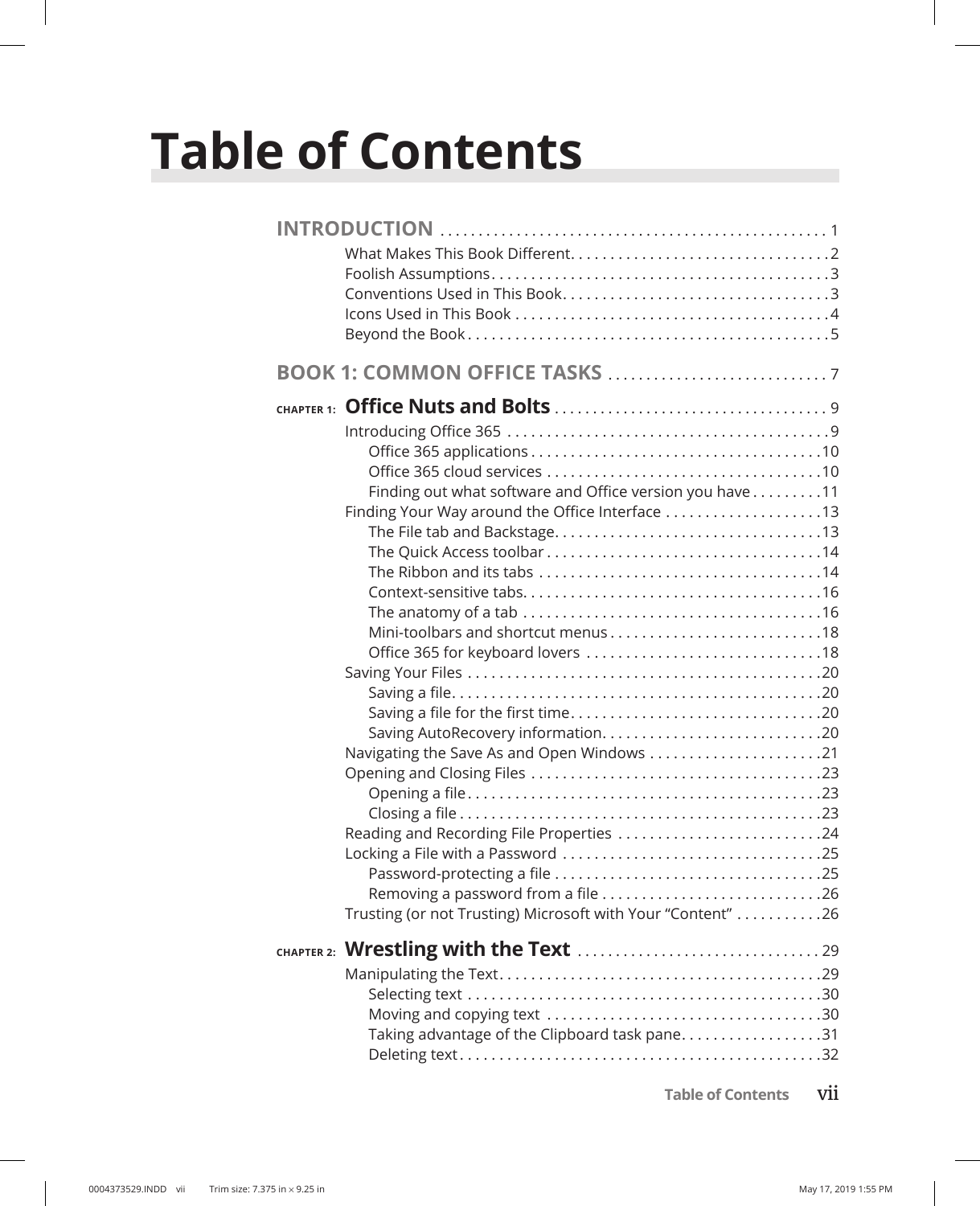| Entering Symbols and Foreign Characters 42<br>Linking a hyperlink to a web page44<br>Creating a hyperlink to another place in your file 45<br>Repairing and removing hyperlinks 47                            |  |
|---------------------------------------------------------------------------------------------------------------------------------------------------------------------------------------------------------------|--|
| CHAPTER 3: Speed Techniques Worth Knowing About 49<br>Repeating an action — and quicker this time 50<br>Viewing a File through More than One Window52<br>Entering Text Quickly with the AutoCorrect Command55 |  |
|                                                                                                                                                                                                               |  |
| CHAPTER 1: Speed Techniques for Using Word 59<br>Navigating from page to page or heading to heading70<br>Going there fast with the Go To command71<br>Entering Information Quickly in a Computerized Form. 74 |  |

 $\mathcal{L}$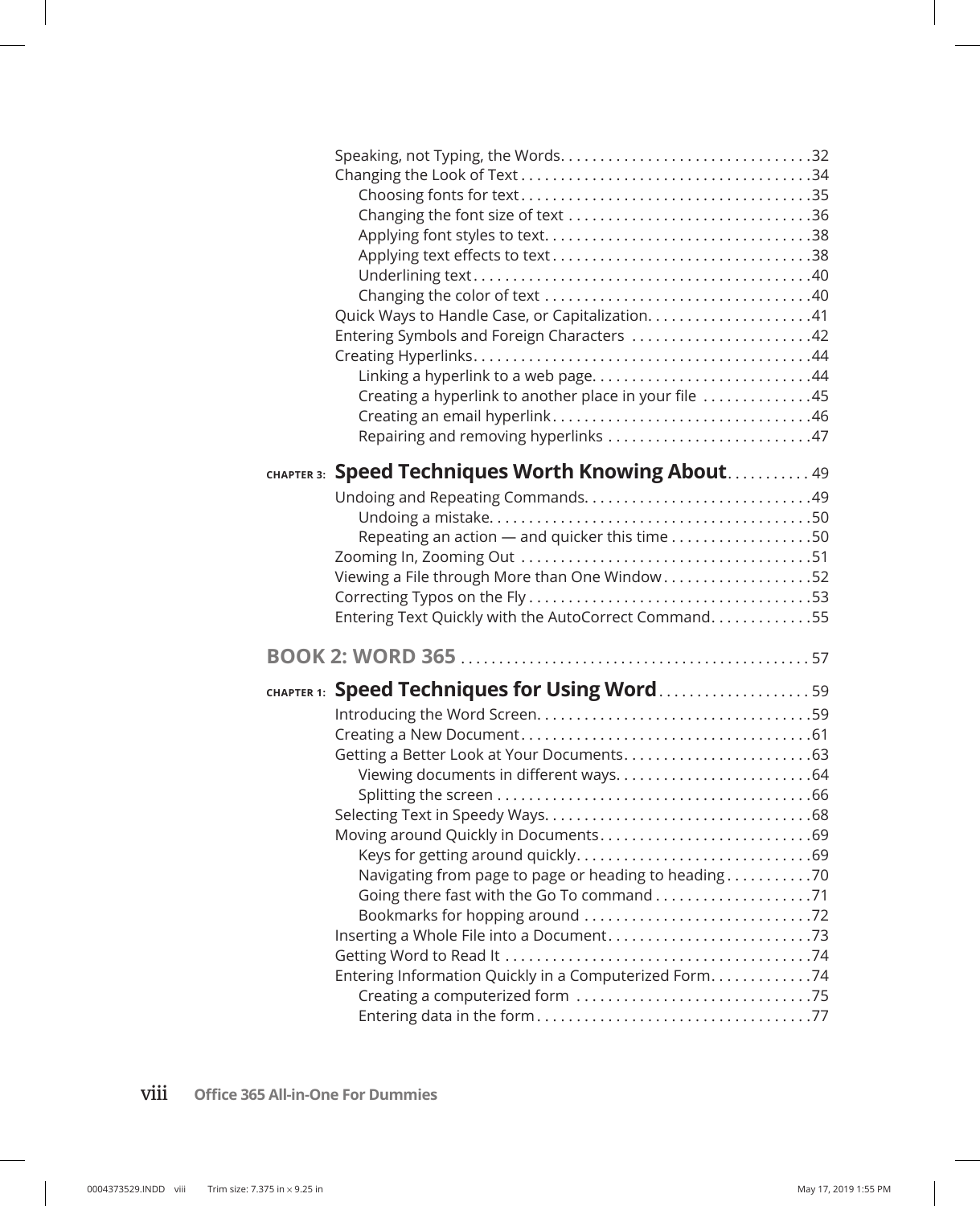| Inserting a Section Break for Formatting Purposes80      |  |
|----------------------------------------------------------|--|
|                                                          |  |
|                                                          |  |
| Setting Up and Changing the Margins 84                   |  |
|                                                          |  |
|                                                          |  |
|                                                          |  |
| Indenting in the Paragraph dialog box87                  |  |
|                                                          |  |
| Numbering with page numbers only 89                      |  |
| Including a page number in a header or footer 89         |  |
|                                                          |  |
| Putting Headers and Footers on Pages 91                  |  |
| Creating, editing, and removing headers and footers92    |  |
|                                                          |  |
|                                                          |  |
| Adjusting the Space between Paragraphs96                 |  |
|                                                          |  |
|                                                          |  |
|                                                          |  |
|                                                          |  |
|                                                          |  |
|                                                          |  |
| Automatically and manually hyphenating a document103     |  |
| Unhyphenating and other hyphenation tasks 103            |  |
|                                                          |  |
|                                                          |  |
|                                                          |  |
|                                                          |  |
| Applying Styles to Text and Paragraphs107                |  |
|                                                          |  |
|                                                          |  |
| Choosing which style names appear on the Style menus109  |  |
|                                                          |  |
| Creating a style from a paragraph 113                    |  |
| Creating a style from the ground up 113                  |  |
|                                                          |  |
| Creating and Managing Templates116                       |  |
|                                                          |  |
| Opening a template so that you can modify it 120         |  |
| Modifying, deleting, and renaming styles in templates121 |  |

**Table of Contents** ix

 $\overline{\phantom{a}}$ 

 $\mathcal{L}$ 

 $\overline{\phantom{a}}$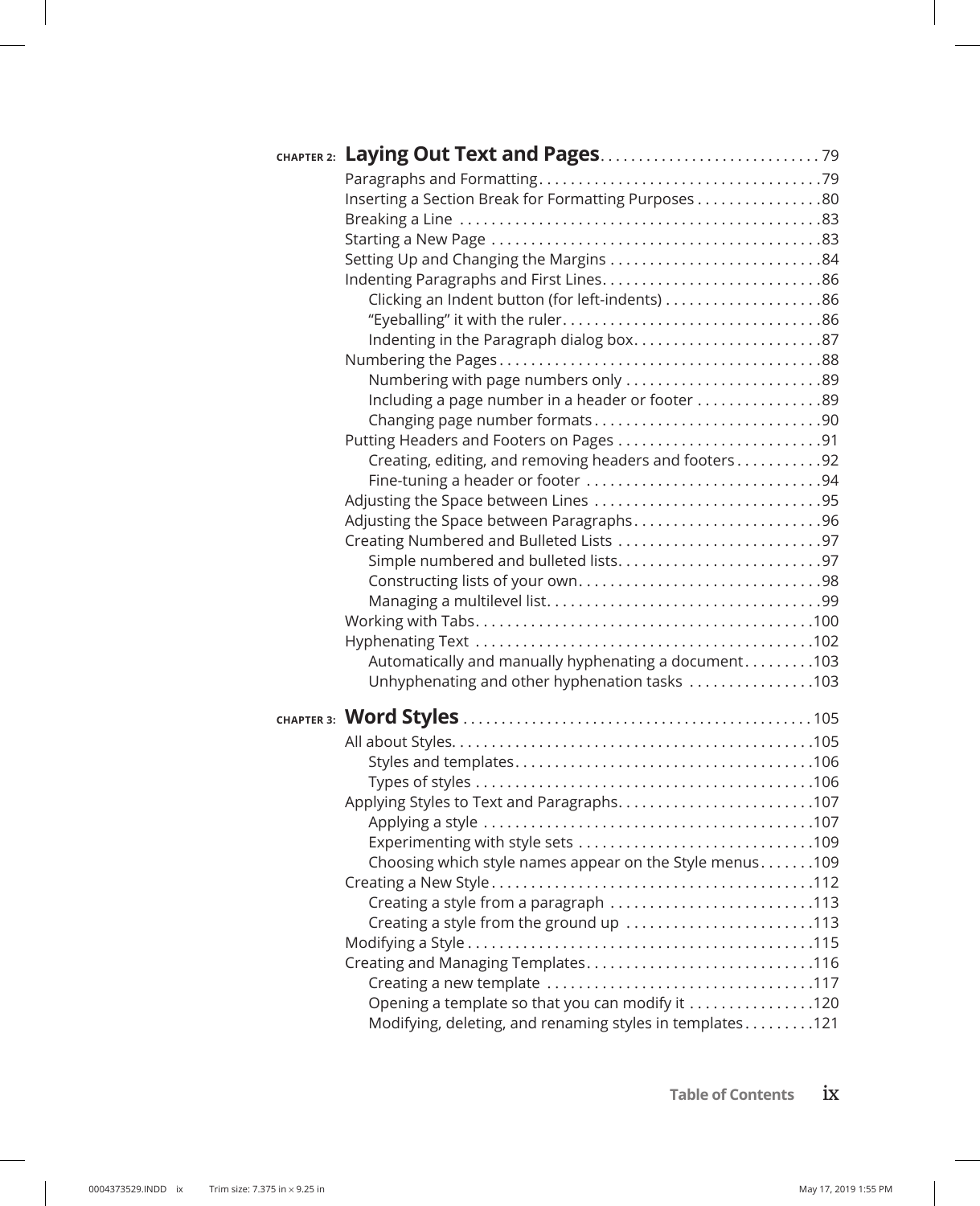| CHAPTER 4: Constructing the Perfect Table 123          |  |
|--------------------------------------------------------|--|
|                                                        |  |
|                                                        |  |
|                                                        |  |
| Selecting Different Parts of a Table 128               |  |
|                                                        |  |
| Changing the size of a table, columns, and rows 128    |  |
|                                                        |  |
|                                                        |  |
|                                                        |  |
|                                                        |  |
| Aligning Text in Columns and Rows 133                  |  |
|                                                        |  |
| Repeating Header Rows on Subsequent Pages 135          |  |
|                                                        |  |
| Designing a table with a table style 137               |  |
| Calling attention to different rows and columns 138    |  |
| Decorating your table with borders and colors 139      |  |
|                                                        |  |
|                                                        |  |
| Changing the direction of header row text 141          |  |
|                                                        |  |
|                                                        |  |
| Drawing diagonal lines on tables 145                   |  |
|                                                        |  |
| CHAPTER 5: Taking Advantage of the Proofing Tools. 147 |  |
|                                                        |  |
| Correcting misspellings one at a time 148              |  |
|                                                        |  |
| Preventing text from being spell checked 151           |  |
|                                                        |  |
|                                                        |  |
| The basics: Finding stray words and phrases 153        |  |
|                                                        |  |
| Conducting a find-and-replace operation 159            |  |
| Finding the Right Word with the Thesaurus 161          |  |
| Proofing Text Written in a Foreign Language 162        |  |
| Telling Office which languages you will use. 163       |  |
| Marking text as foreign language text 163              |  |
| Translating Foreign Language Text164                   |  |

x **Office 365 All-in-One For Dummies**

 $\overline{\phantom{a}}$ 

 $\mathcal{L}$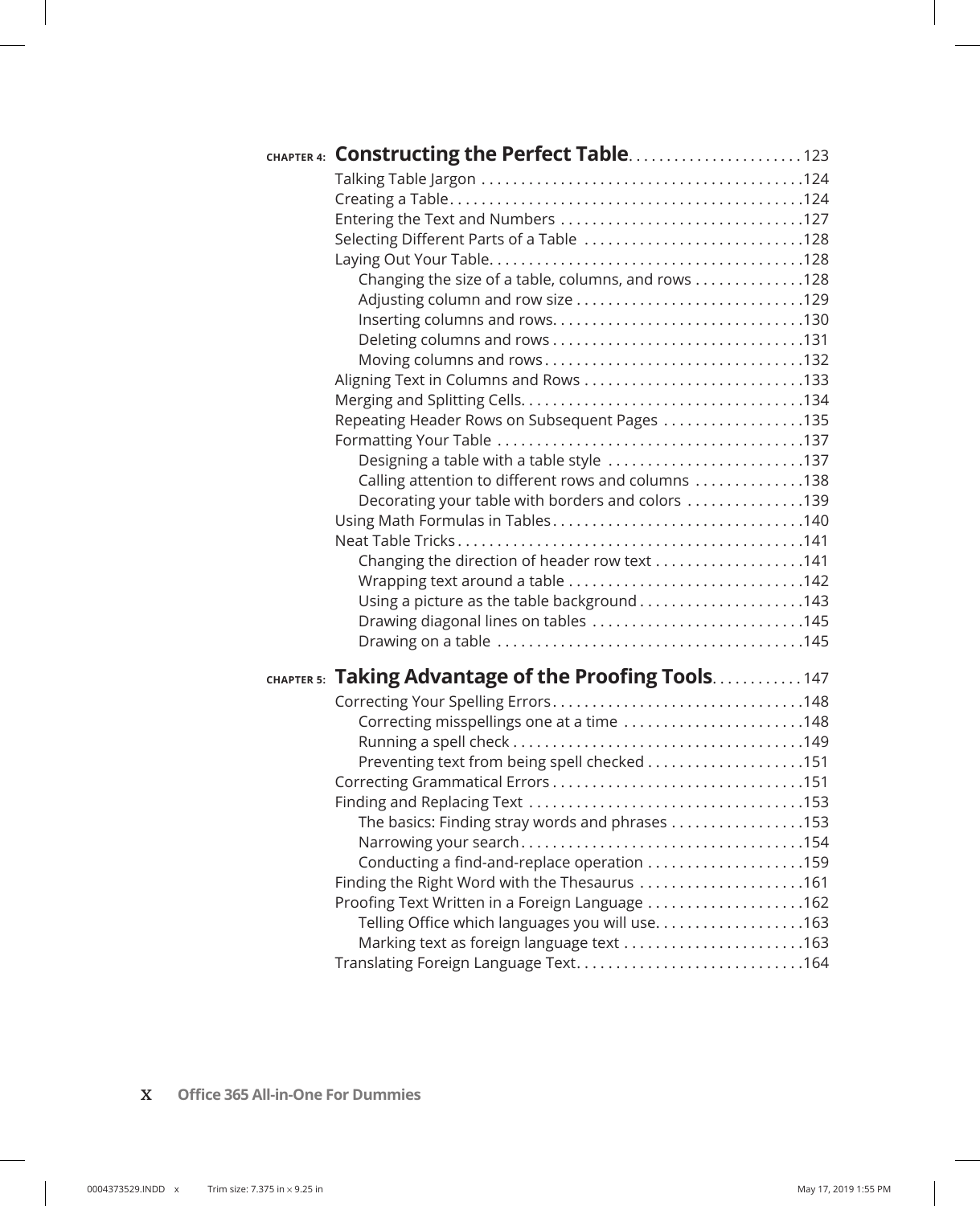| CHAPTER 6: Desktop Publishing with Word 167                        |  |
|--------------------------------------------------------------------|--|
|                                                                    |  |
|                                                                    |  |
|                                                                    |  |
|                                                                    |  |
| Getting Word's help with cover letters170                          |  |
| Making Use of Charts, Diagrams, Shapes, and Photos 171             |  |
| Working with the Drawing Canvas 172                                |  |
| Positioning and Wrapping Objects Relative to the Page and Text173  |  |
|                                                                    |  |
| Positioning an object on a page 175                                |  |
|                                                                    |  |
|                                                                    |  |
| Making text flow from text box to text box 178                     |  |
|                                                                    |  |
| Watermarking for the Elegant Effect 179                            |  |
| Putting Newspaper-Style Columns in a Document 181                  |  |
|                                                                    |  |
|                                                                    |  |
|                                                                    |  |
|                                                                    |  |
| Showing Online Video in a Document 184                             |  |
| CHAPTER 7: Getting Word's Help with Office Chores187               |  |
| Highlighting Parts of a Document187                                |  |
|                                                                    |  |
|                                                                    |  |
| Replying to and resolving comments189                              |  |
|                                                                    |  |
| Caring for and feeding comments 190                                |  |
|                                                                    |  |
| Telling Word to start marking changes 193                          |  |
| Reading and reviewing a document with revision marks 193           |  |
| Marking changes when you forgot to turn on revision marks 194      |  |
| Accepting and rejecting changes to a document 196                  |  |
|                                                                    |  |
| Printing a Single Address Label (or a Page of the Same Label). 198 |  |
| Churning Out Letters, Envelopes, and Labels for Mass Mailings 200  |  |
|                                                                    |  |
| Merging the document with the source file 202                      |  |
| Printing form letters, envelopes, and labels 206                   |  |

 $\mathcal{L}$ 

 $\overline{\phantom{a}}$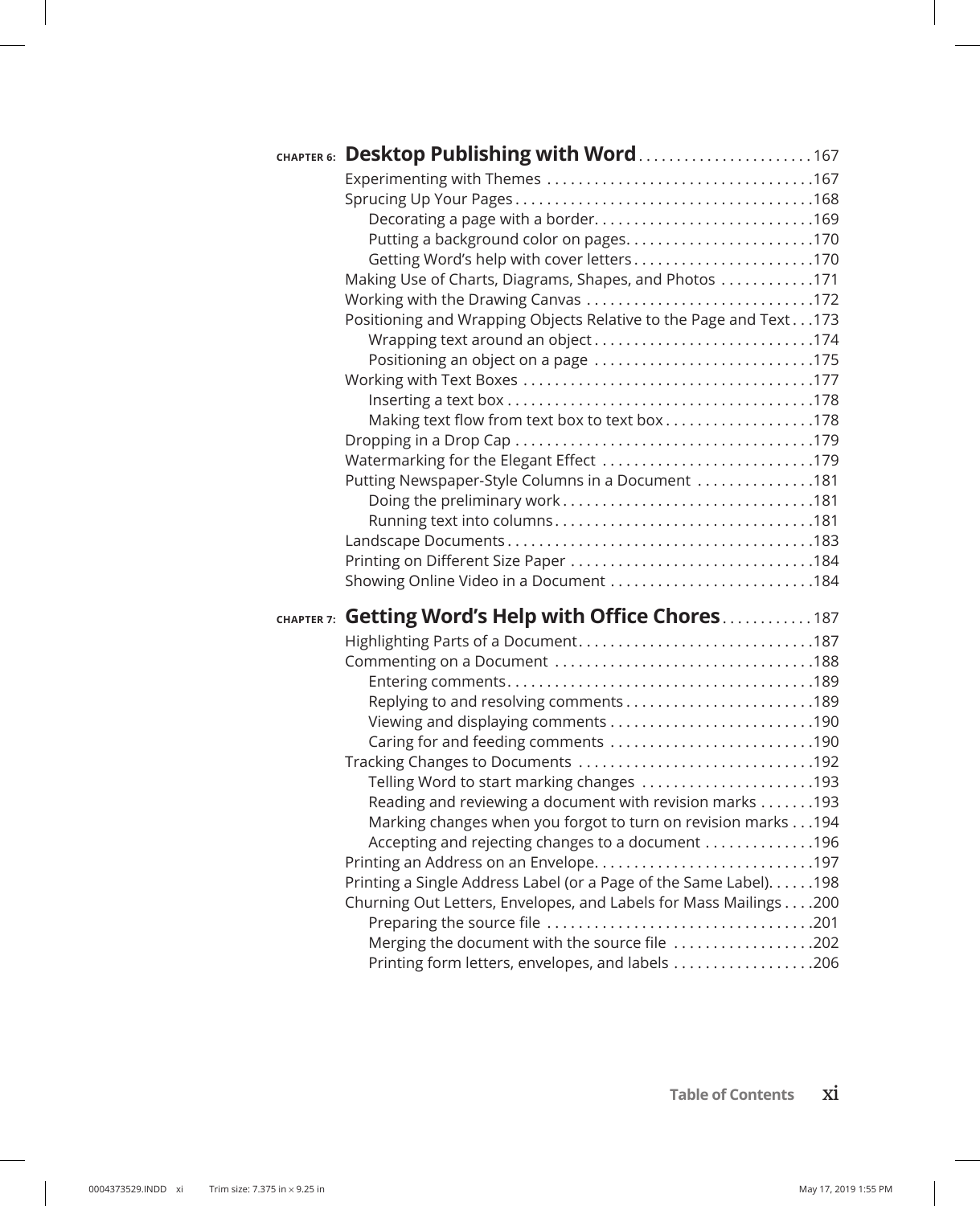| CHAPTER 8: Tools for Reports and Scholarly Papers207    |  |
|---------------------------------------------------------|--|
|                                                         |  |
|                                                         |  |
|                                                         |  |
| Rearranging document sections in Outline view 210       |  |
| Collapsing and Expanding Parts of a Document210         |  |
|                                                         |  |
|                                                         |  |
| Updating and removing a TOC 212                         |  |
|                                                         |  |
|                                                         |  |
|                                                         |  |
|                                                         |  |
|                                                         |  |
|                                                         |  |
| Putting Cross-References in a Document 220              |  |
| Putting Footnotes and Endnotes in Documents222          |  |
| Choosing the numbering scheme and position of notes 224 |  |
|                                                         |  |
| Deleting, moving, and editing notes225                  |  |
| Inserting a citation for your bibliography 226          |  |
|                                                         |  |
| Changing how citations appear in text228                |  |
|                                                         |  |
|                                                         |  |
|                                                         |  |
|                                                         |  |
|                                                         |  |
|                                                         |  |
|                                                         |  |
| Workbooks and worksheets 235                            |  |
|                                                         |  |
|                                                         |  |
|                                                         |  |
|                                                         |  |
| Entering date and time values238                        |  |
| Quickly Entering Lists and Serial Data with the         |  |
|                                                         |  |
|                                                         |  |
|                                                         |  |

xii **Office 365 All-in-One For Dummies**

 $\overline{\phantom{a}}$ 

 $\mathcal{L}$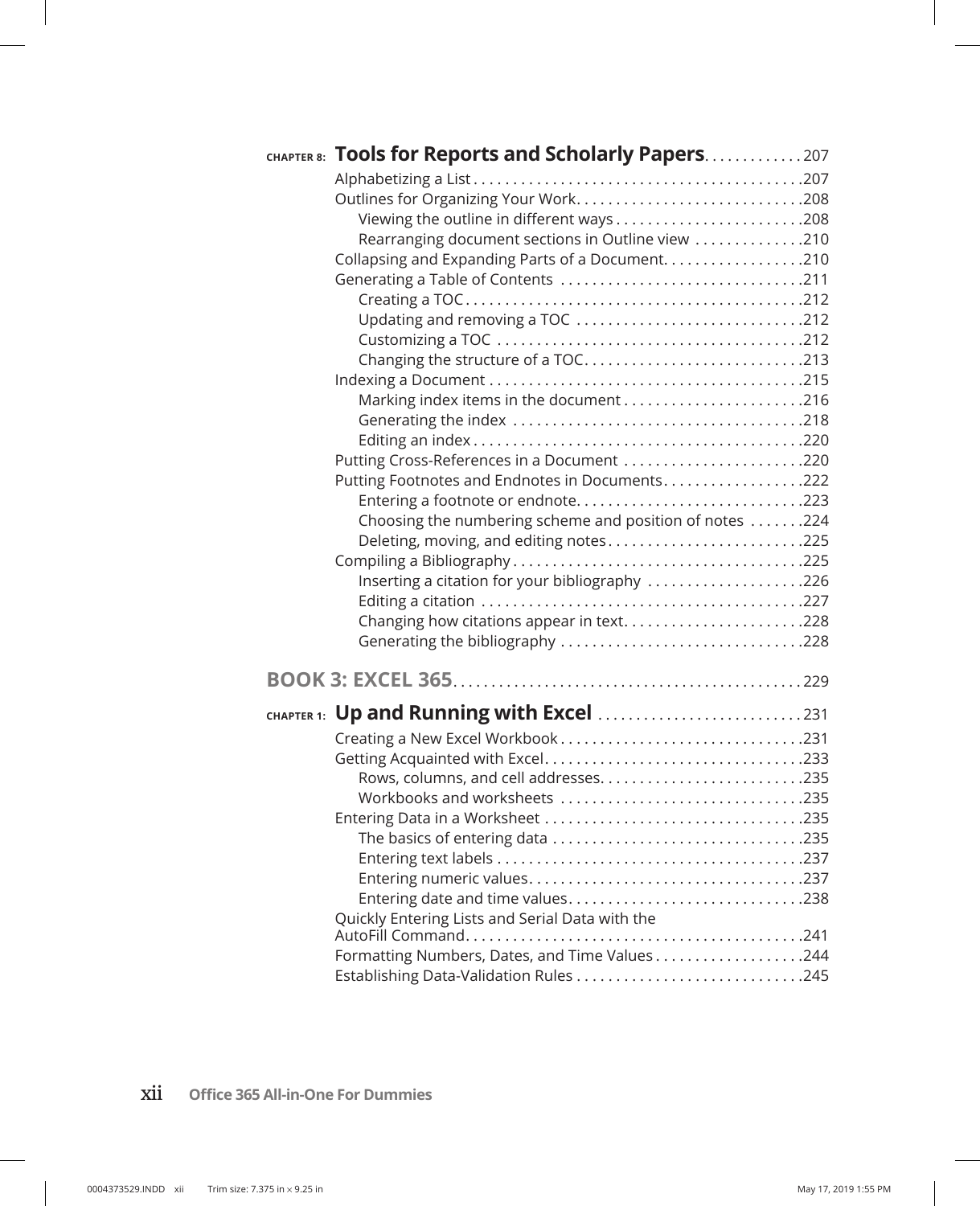| Moving around in a Worksheet250                            |  |
|------------------------------------------------------------|--|
|                                                            |  |
| Freezing and splitting columns and rows 251                |  |
|                                                            |  |
| Comments for Collaborating with Others on a Workbook 256   |  |
|                                                            |  |
|                                                            |  |
| Handling the Worksheets in a Workbook 259                  |  |
| Keeping Others from Tampering with Worksheets 261          |  |
|                                                            |  |
|                                                            |  |
| CHAPTER 3: Formulas and Functions for                      |  |
|                                                            |  |
|                                                            |  |
|                                                            |  |
|                                                            |  |
|                                                            |  |
| The Basics of Entering a Formula 269                       |  |
| Speed Techniques for Entering Formulas 269                 |  |
|                                                            |  |
| Naming cell ranges so that you can use them in formulas271 |  |
|                                                            |  |
|                                                            |  |
| Detecting and Correcting Errors in Formulas 276            |  |
| Correcting errors one at a time277                         |  |
|                                                            |  |
|                                                            |  |
|                                                            |  |
|                                                            |  |
|                                                            |  |
|                                                            |  |
| COUNT and COUNTIF for tabulating data items285             |  |
| CONCATENATE for combining values287                        |  |
| PMT for calculating how much you can borrow 288            |  |
|                                                            |  |
| LEFT, MID, and RIGHT for cleaning up data290               |  |

 $\mathbf{I}$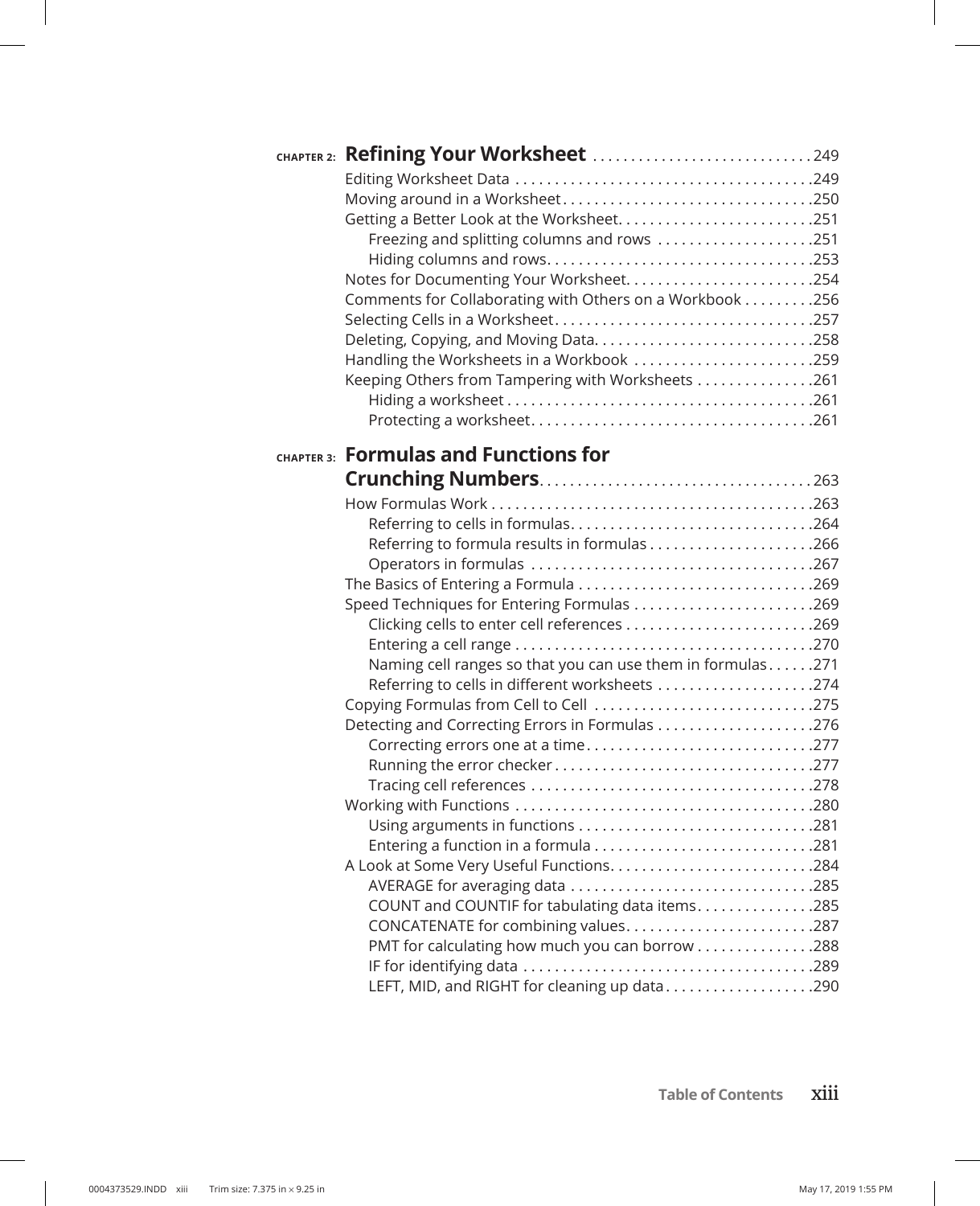| LARGE and SMALL for comparing values291<br>NETWORKDAY and TODAY for measuring time in days. 292<br>LEN for Counting Characters in Cells 293                                                                                                                                                                                                                                                                                              |
|------------------------------------------------------------------------------------------------------------------------------------------------------------------------------------------------------------------------------------------------------------------------------------------------------------------------------------------------------------------------------------------------------------------------------------------|
| CHAPTER 4: Making a Worksheet Easier to Read<br>Aligning numbers and text in columns and rows296<br>Changing the size of columns and rows 299<br>Decorating a Worksheet with Borders and Colors301<br>Cell styles for quickly formatting a worksheet 301<br>Formatting cells with table styles 303<br>Getting Ready to Print a Worksheet306<br>Making a worksheet fit on a page306<br>Repeating row and column headings on each page 311 |
| CHAPTER 5: Advanced Techniques for Analyzing Data313<br>Conditional Formats for Calling Attention to Data314<br>Performing What-If Analyses with Data Tables. 321<br>Using a one-input table for analysis321<br>Getting a PivotTable recommendation from Excel. 326<br>Creating a PivotTable from scratch326<br>Putting the finishing touches on a PivotTable328                                                                         |
|                                                                                                                                                                                                                                                                                                                                                                                                                                          |
| CHAPTER 1: Getting Started in PowerPoint 331<br>A Whirlwind Tour of PowerPoint334                                                                                                                                                                                                                                                                                                                                                        |

xiv **Office 365 All-in-One For Dummies**

 $\overline{\phantom{a}}$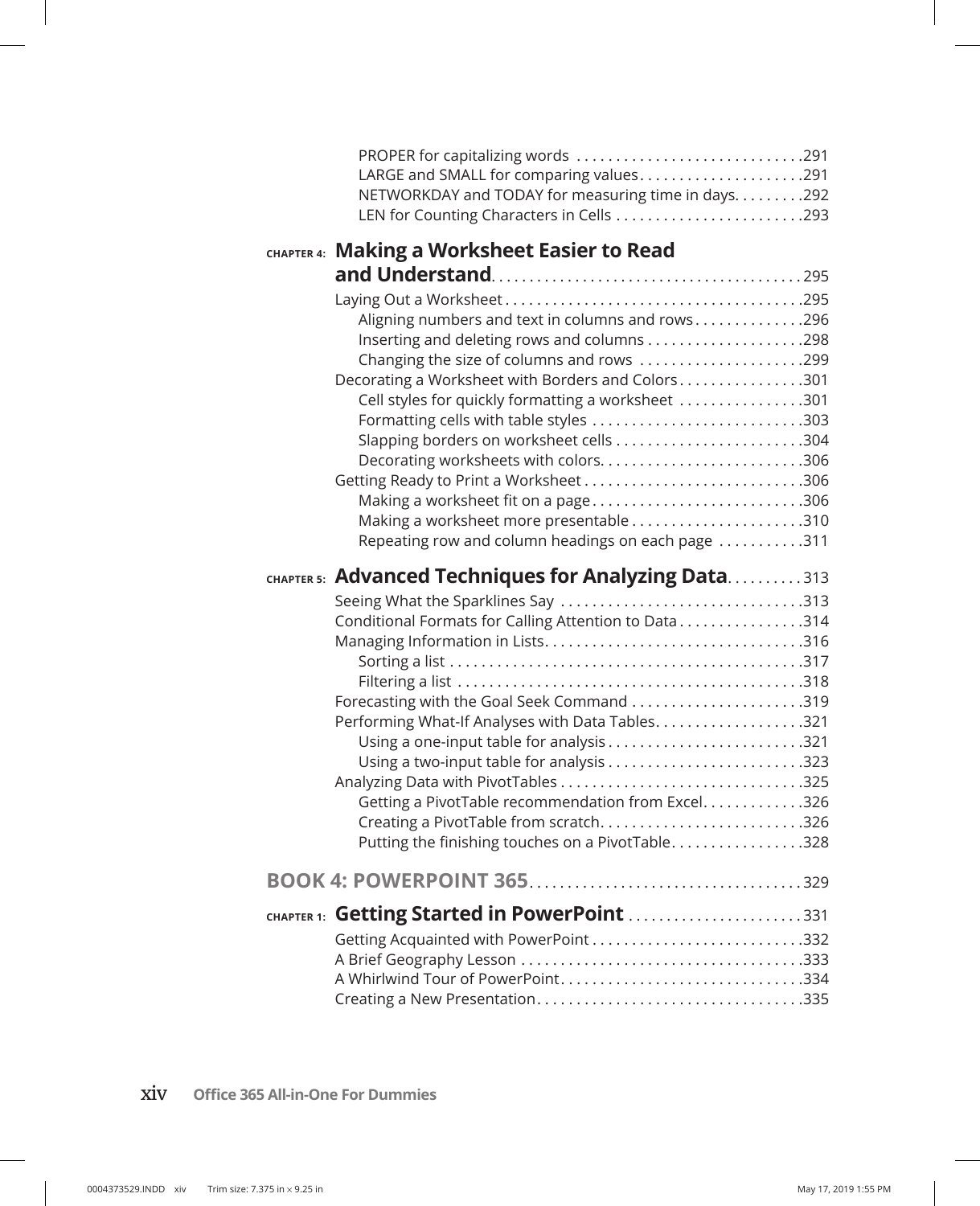| Advice for Building Persuasive Presentations338                   |  |
|-------------------------------------------------------------------|--|
|                                                                   |  |
|                                                                   |  |
| Speed techniques for inserting slides 341                         |  |
| Conjuring slides from Word document headings. 342                 |  |
| Selecting a different layout for a slide 343                      |  |
| Getting a Better View of Your Work 343                            |  |
|                                                                   |  |
|                                                                   |  |
| Hiding and Displaying the Slides Pane and Notes Pane 345          |  |
| Selecting, Moving, and Deleting Slides346                         |  |
|                                                                   |  |
|                                                                   |  |
|                                                                   |  |
| Putting Together a Photo Album347                                 |  |
|                                                                   |  |
|                                                                   |  |
|                                                                   |  |
| Hidden Slides for All Contingencies 350                           |  |
|                                                                   |  |
| Showing a hidden slide during a presentation 351                  |  |
|                                                                   |  |
| CHAPTER 2: Fashioning a Look for Your Presentation 353            |  |
|                                                                   |  |
|                                                                   |  |
|                                                                   |  |
| Using a solid (or transparent) color for the slide background356  |  |
| Creating a gradient color blend for slide backgrounds 357         |  |
| Placing a picture in the slide background 358                     |  |
| Using a photo of your own for a slide background 360              |  |
| Using a texture for a slide background 361                        |  |
| Changing the Background of a Single or Handful of Slides. 362     |  |
| Using Master Slides and Master Styles for a Consistent Design 363 |  |
| Switching to Slide Master view 364                                |  |
| Understanding master slides and master styles 365                 |  |
|                                                                   |  |
| Changing a master slide layout366                                 |  |
|                                                                   |  |
|                                                                   |  |
|                                                                   |  |
|                                                                   |  |
|                                                                   |  |
|                                                                   |  |
|                                                                   |  |

**Table of Contents** xv

 $\overline{\phantom{a}}$ 

 $\mathbb{R}^2$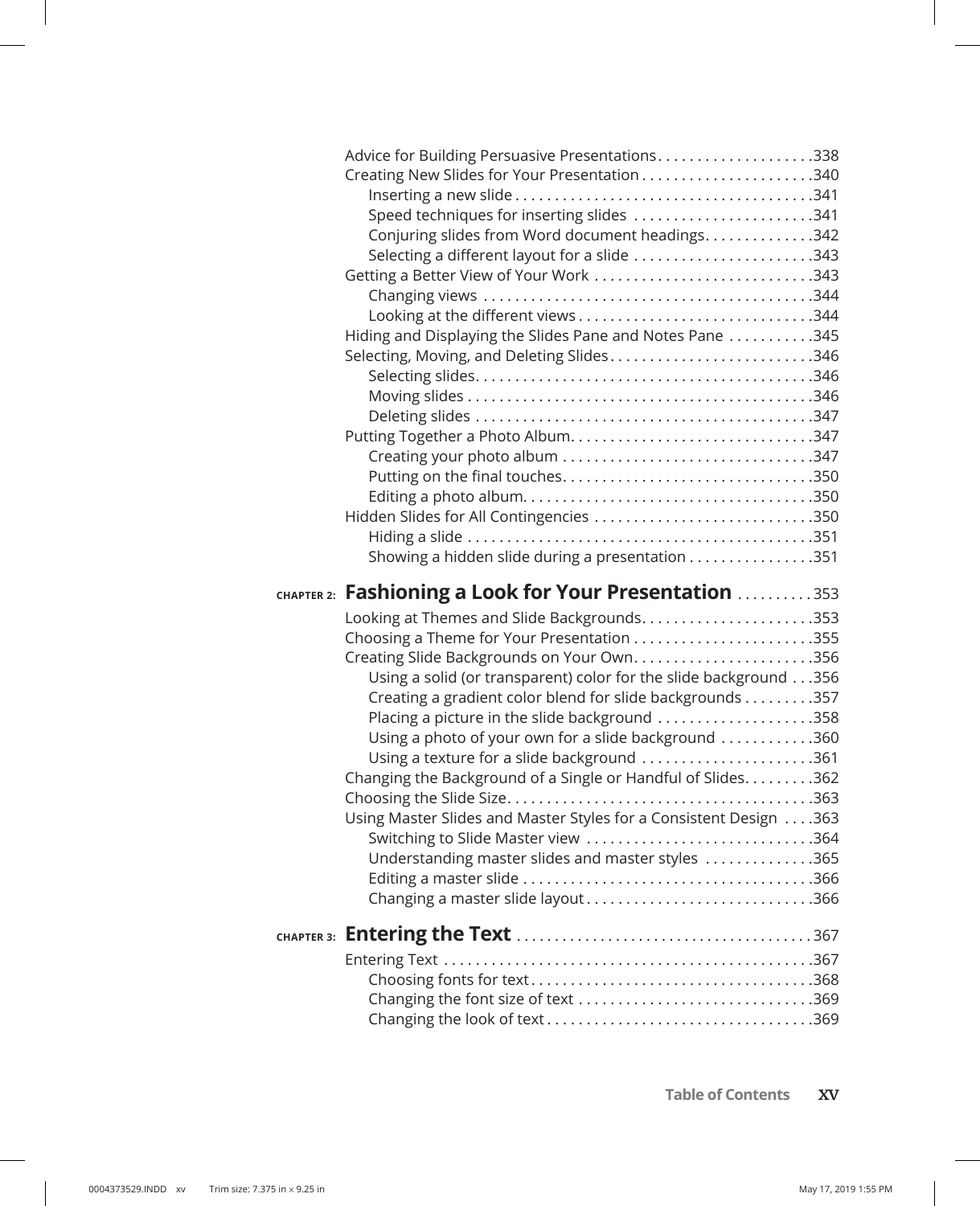| Fun with Text Boxes and Text Box Shapes 371                     |  |
|-----------------------------------------------------------------|--|
| Controlling How Text Fits in Text Frames and Text Boxes 372     |  |
| Choosing how AutoFit works in text frames 373                   |  |
| Choosing how AutoFits works in text boxes 375                   |  |
|                                                                 |  |
| Handling Bulleted and Numbered Lists376                         |  |
| Creating a standard bulleted or numbered list. 377              |  |
| Choosing a different bullet character, size, and color 377      |  |
| Choosing a different list-numbering style, size, and color 379  |  |
|                                                                 |  |
| Some background on footers and headers380                       |  |
| Putting a standard footer on all your slides 380                |  |
| Creating a nonstandard footer 381                               |  |
| Removing a footer from a single slide 382                       |  |
| CHAPTER 4: Making Your Presentations Livelier383                |  |
| Suggestions for Enlivening Your Presentation 383                |  |
| Presenting Information in a Table 384                           |  |
|                                                                 |  |
| Showing transitions between slides387                           |  |
|                                                                 |  |
|                                                                 |  |
|                                                                 |  |
| Telling PowerPoint when and how to play an audio file 391       |  |
| Playing audio during a presentation393                          |  |
|                                                                 |  |
|                                                                 |  |
| Fine-tuning a video presentation 394                            |  |
|                                                                 |  |
|                                                                 |  |
| CHAPTER 5: Delivering a Presentation399                         |  |
|                                                                 |  |
| Rehearsing and Timing Your Presentation 400                     |  |
|                                                                 |  |
| Starting and ending a presentation 402                          |  |
|                                                                 |  |
| Tricks for Making Presentations a Little Livelier 405           |  |
| Wielding a pen or highlighter in a presentation 406             |  |
|                                                                 |  |
|                                                                 |  |
| Delivering a Presentation When You Can't Be There in Person 408 |  |
|                                                                 |  |
| Creating a self-running, kiosk-style presentation410            |  |
|                                                                 |  |

xvi **Office 365 All-in-One For Dummies**

 $\overline{\phantom{a}}$ 

 $\overline{\phantom{a}}$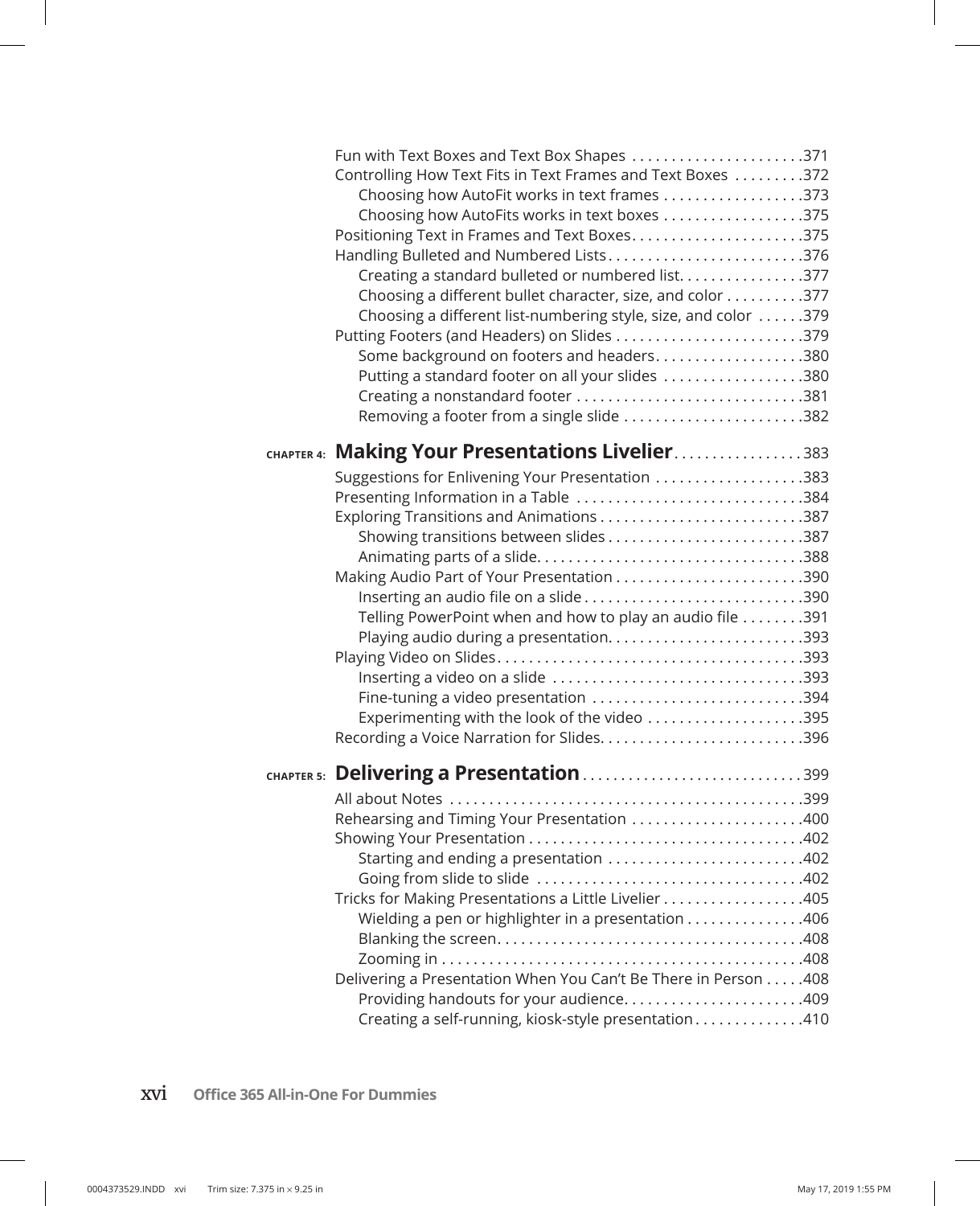| Presenting a Presentation Online414<br>Creating a presentation video415                                                                                                                                                                                                                                                                                                                                                                                                                                                |  |
|------------------------------------------------------------------------------------------------------------------------------------------------------------------------------------------------------------------------------------------------------------------------------------------------------------------------------------------------------------------------------------------------------------------------------------------------------------------------------------------------------------------------|--|
|                                                                                                                                                                                                                                                                                                                                                                                                                                                                                                                        |  |
| Assigning items to categories 424<br>Arranging items by category in folders 425<br>Conducting an instant search 426<br>Conducting an advanced search427<br>Deleting Email Messages, Contacts, Tasks, and Other Items 428<br>Running the Mailbox Cleanup command 431                                                                                                                                                                                                                                                    |  |
| CHAPTER 2: Maintaining the Contacts Folder  433<br>Maintaining a Happy and Healthy Contacts Folder 434<br>Entering a new contact in the Contacts folder 434<br>Contact Groups for Sending Messages to Groups437<br>Addressing email to a contact group 439<br>Finding a Contact in the Contacts Folder440<br>Sharing Contacts with Coworkers441<br>Sharing your Contacts folder442<br>Sharing someone else's contacts 443<br>Different ways to print contact information 443<br>Changing the look of printed pages 444 |  |
| The basics: Sending an email message 449                                                                                                                                                                                                                                                                                                                                                                                                                                                                               |  |

**Table of Contents** xvii

 $\overline{\phantom{a}}$ 

 $\mathcal{L}$ 

 $\begin{array}{c} \hline \end{array}$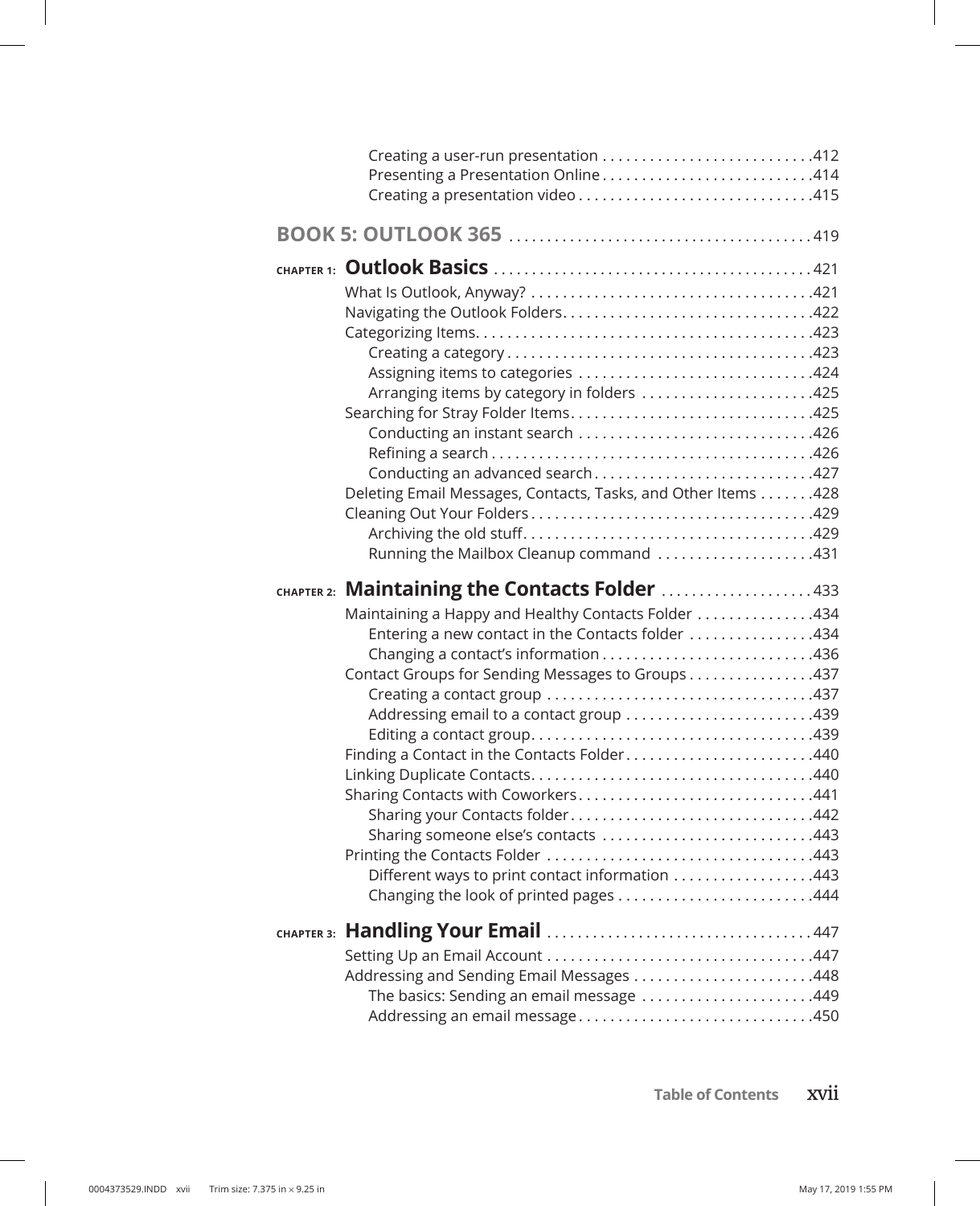| Sending copies and blind copies of messages 452<br>Replying to and forwarding email messages. 452<br>Sending a file along with a message454<br>Reading Your Email in the Inbox Window 457<br>Handling Files That Were Sent to You 459<br>Techniques for Organizing Email Messages 460<br>Rules for earmarking messages as they arrive462<br>Moving email messages to different folders464<br>Creating a new folder for storing email465<br>Yes, You Can Prevent Junk Mail (Sort of) 466<br>Defining what constitutes junk email466<br>Preventative medicine for junk email467 |  |
|-------------------------------------------------------------------------------------------------------------------------------------------------------------------------------------------------------------------------------------------------------------------------------------------------------------------------------------------------------------------------------------------------------------------------------------------------------------------------------------------------------------------------------------------------------------------------------|--|
| CHAPTER 4: Managing Your Time and Schedule 469                                                                                                                                                                                                                                                                                                                                                                                                                                                                                                                                |  |
|                                                                                                                                                                                                                                                                                                                                                                                                                                                                                                                                                                               |  |
|                                                                                                                                                                                                                                                                                                                                                                                                                                                                                                                                                                               |  |
|                                                                                                                                                                                                                                                                                                                                                                                                                                                                                                                                                                               |  |
| Going to a different day, week, or month 472                                                                                                                                                                                                                                                                                                                                                                                                                                                                                                                                  |  |
|                                                                                                                                                                                                                                                                                                                                                                                                                                                                                                                                                                               |  |
| Scheduling an activity: The basics473                                                                                                                                                                                                                                                                                                                                                                                                                                                                                                                                         |  |
| Scheduling a recurring appointment or event 474                                                                                                                                                                                                                                                                                                                                                                                                                                                                                                                               |  |
|                                                                                                                                                                                                                                                                                                                                                                                                                                                                                                                                                                               |  |
| Canceling, Rescheduling, and Altering Activities476                                                                                                                                                                                                                                                                                                                                                                                                                                                                                                                           |  |
| Scheduling and inviting coworkers to a meeting 476                                                                                                                                                                                                                                                                                                                                                                                                                                                                                                                            |  |
| Accepting (or declining) meeting invitations 478                                                                                                                                                                                                                                                                                                                                                                                                                                                                                                                              |  |
|                                                                                                                                                                                                                                                                                                                                                                                                                                                                                                                                                                               |  |
| CHAPTER 5: Tasks, Reminders, and Notes481                                                                                                                                                                                                                                                                                                                                                                                                                                                                                                                                     |  |
| Tasks: Seeing What Needs to Get Done481                                                                                                                                                                                                                                                                                                                                                                                                                                                                                                                                       |  |
| Entering a task in the Tasks window482                                                                                                                                                                                                                                                                                                                                                                                                                                                                                                                                        |  |
| Examining tasks in the Tasks window 484                                                                                                                                                                                                                                                                                                                                                                                                                                                                                                                                       |  |

xviii **Office 365 All-in-One For Dummies**

 $\overline{\phantom{a}}$ 

 $\mathcal{L}$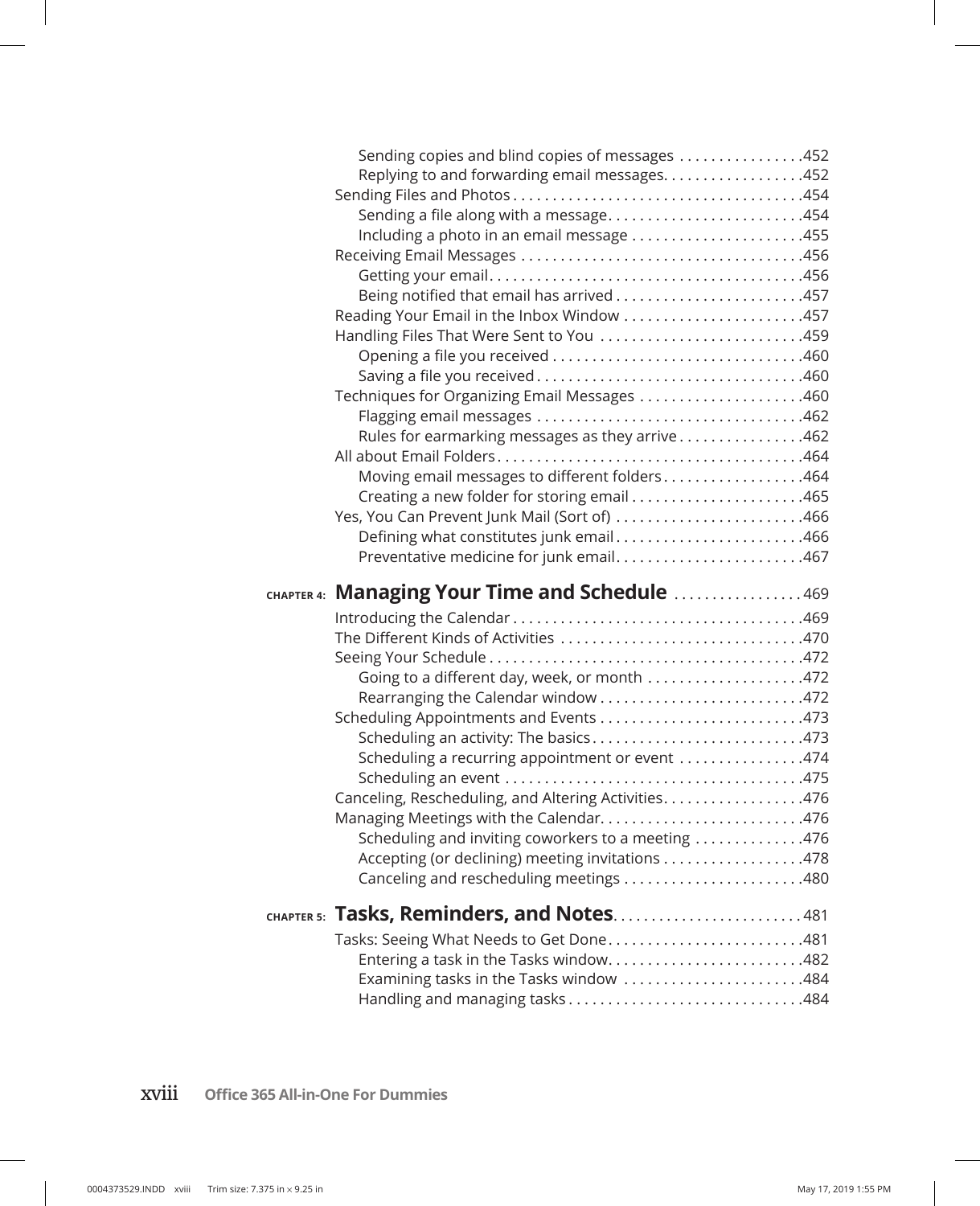| Reminders for Being Alerted to Activities and Tasks 484<br>Handling reminder messages 485<br>Scheduling a reminder message486<br>Making reminders work your way 486                                                                                                                                                                                                                                                                                                                              |  |
|--------------------------------------------------------------------------------------------------------------------------------------------------------------------------------------------------------------------------------------------------------------------------------------------------------------------------------------------------------------------------------------------------------------------------------------------------------------------------------------------------|--|
|                                                                                                                                                                                                                                                                                                                                                                                                                                                                                                  |  |
|                                                                                                                                                                                                                                                                                                                                                                                                                                                                                                  |  |
| Queries for getting the data out 494<br>Reports for presenting and examining data 496<br>Creating a blank database file498<br>Finding Your Way around the Navigation Pane 499<br>Deciding what information you need501<br>Separating information into different database tables 501<br>Choosing fields for database tables 503<br>Deciding on a primary key field for each database table 503                                                                                                    |  |
| CHAPTER 2: Building Your Database Tables505                                                                                                                                                                                                                                                                                                                                                                                                                                                      |  |
| Creating a database table from scratch506<br>Creating a database table from a template507<br>Importing a table from another database508<br>Entering and Altering Table Fields 510<br>Designating the primary key field513<br>Moving, renaming, and deleting fields515<br>Field Properties for Making Sure That Data Entries Are Accurate 516<br>A look at the Field Properties settings 516<br>Indexing for Faster Sorts, Searches, and Queries. 524<br>Indexing based on more than one field525 |  |

**Table of Contents** xix

 $\overline{\phantom{a}}$ 

 $\mathcal{L}$ 

 $\overline{\phantom{a}}$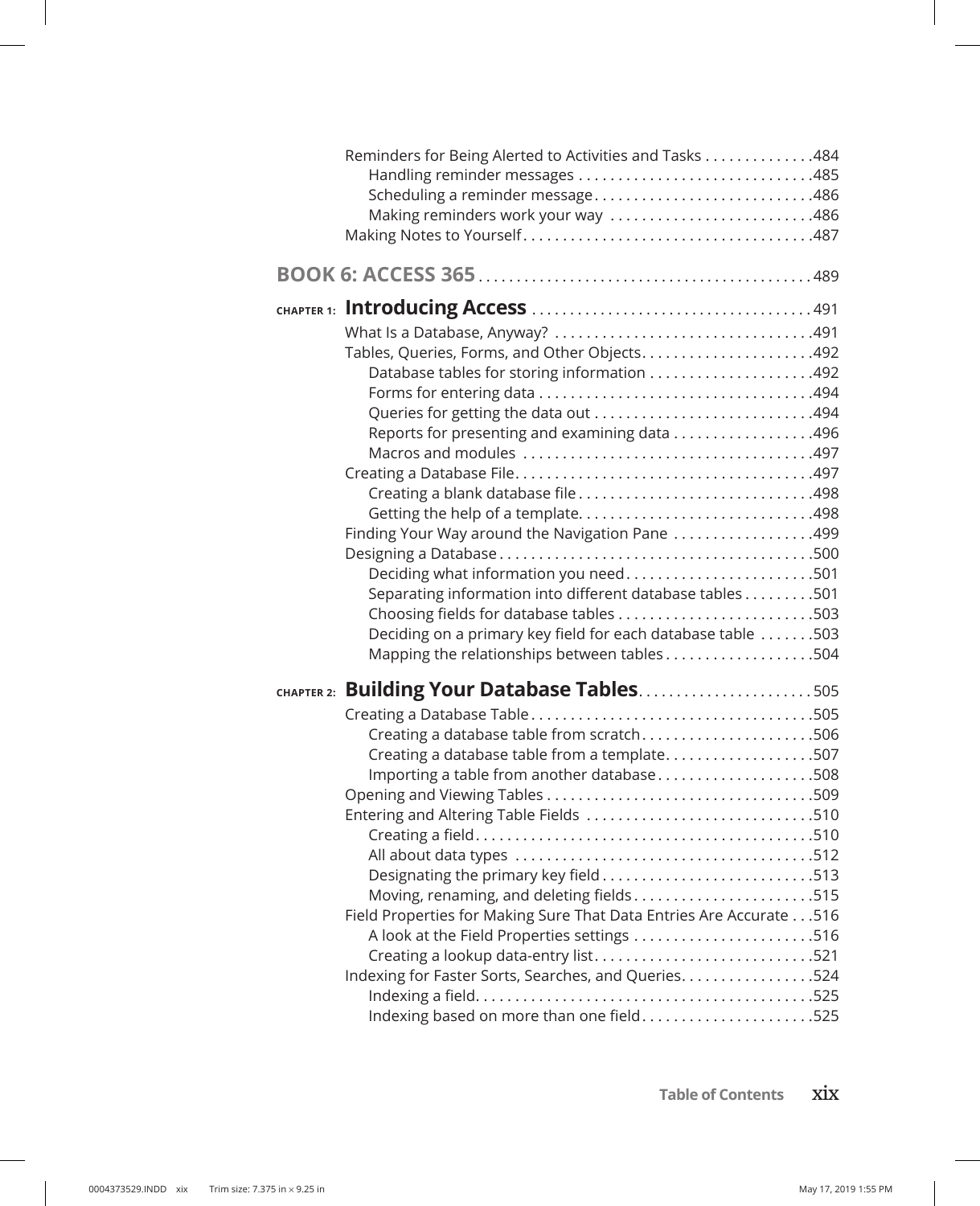| Establishing Relationships among Database Tables 526    |  |
|---------------------------------------------------------|--|
|                                                         |  |
| Handling tables in the Relationships window 528         |  |
| Forging relationships between tables 530                |  |
|                                                         |  |
|                                                         |  |
|                                                         |  |
|                                                         |  |
|                                                         |  |
| Two tricks for entering data quicker536                 |  |
| Changing the appearance of the datasheet 537            |  |
|                                                         |  |
|                                                         |  |
|                                                         |  |
|                                                         |  |
|                                                         |  |
| CHAPTER 4: Sorting, Querying, and Filtering for Data543 |  |
| Sorting Records in a Database Table 543                 |  |
| Ascending versus descending sorts 544                   |  |
|                                                         |  |
|                                                         |  |
| Different ways to filter a database table 546           |  |
|                                                         |  |
|                                                         |  |
|                                                         |  |
|                                                         |  |
|                                                         |  |
| Viewing queries in Datasheet and Design views. 552      |  |
| Finding your way around the Query Design window552      |  |
| Choosing which database tables to query553              |  |
|                                                         |  |
|                                                         |  |
| Choosing which fields appear in query results555        |  |
| Entering criteria for a query555                        |  |
| At last - saving and running a query558                 |  |
|                                                         |  |
|                                                         |  |
|                                                         |  |
|                                                         |  |
|                                                         |  |
|                                                         |  |
|                                                         |  |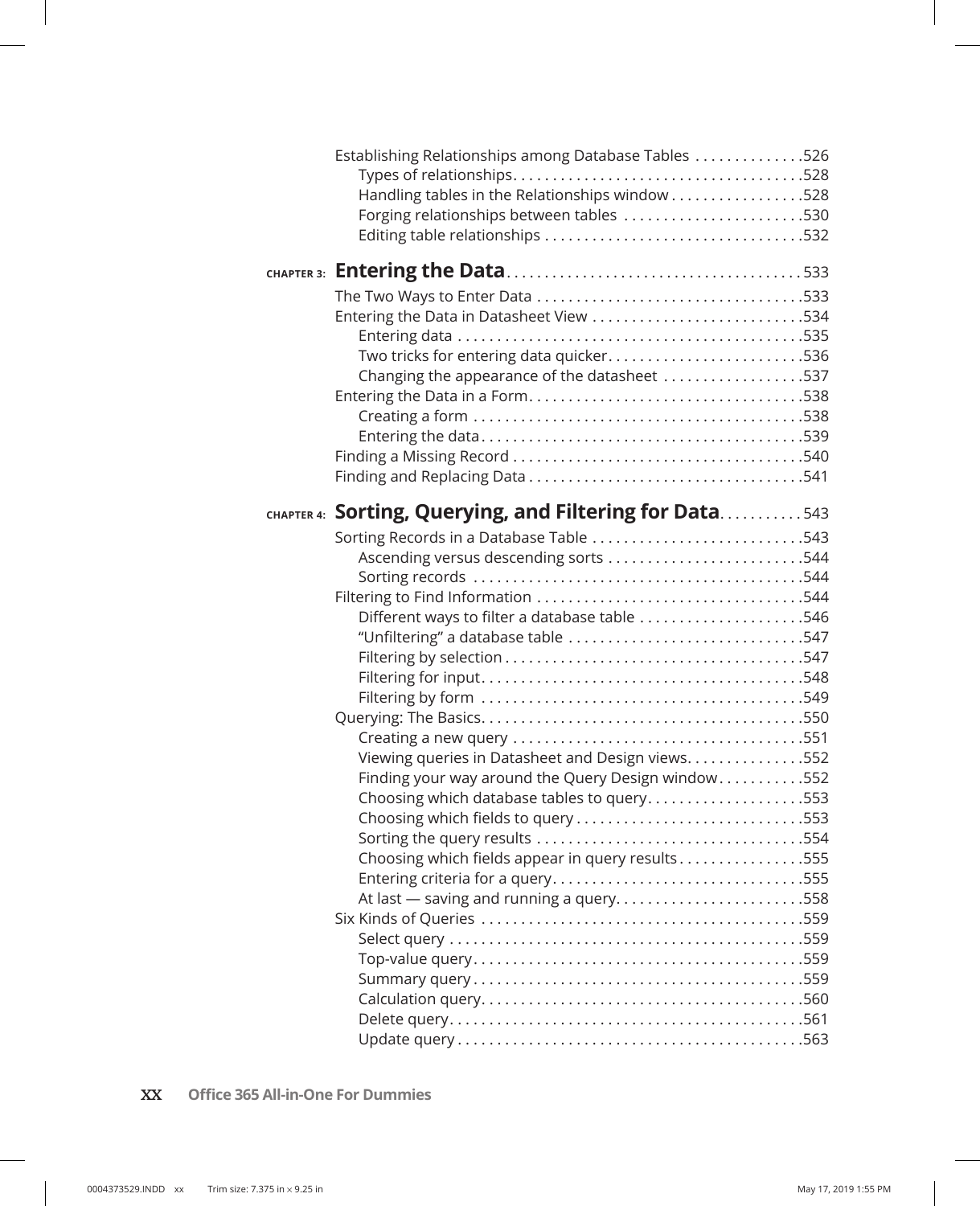| Opening and Viewing Reports567<br>Choosing a different template576 |
|--------------------------------------------------------------------|
|                                                                    |
|                                                                    |
|                                                                    |
|                                                                    |
|                                                                    |
|                                                                    |
|                                                                    |
|                                                                    |
|                                                                    |
|                                                                    |
|                                                                    |
|                                                                    |
|                                                                    |
| Getting a Better View of Your Work 578                             |
| Viewing single pages and two-page spreads579                       |
|                                                                    |
| Understanding and Using the Layout Guides579                       |
|                                                                    |
| Snapping objects to ruler and grid lines 582                       |
|                                                                    |
|                                                                    |
|                                                                    |
| Fitting overflow text in a single frame 587                        |
| Making text flow from frame to frame588                            |
|                                                                    |
|                                                                    |
| Making Text Wrap around a Frame or Graphic 590                     |
|                                                                    |
|                                                                    |
|                                                                    |
|                                                                    |
| Changing the size and position of frames593                        |
|                                                                    |
| Inserting, Removing, and Moving Pages 594                          |
| CHAPTER 3: Putting on the Finishing Touches597                     |
|                                                                    |
| Drawing a horizontal rule on a frame 598                           |
|                                                                    |

 $\mathcal{L}$ 

 $\overline{\phantom{a}}$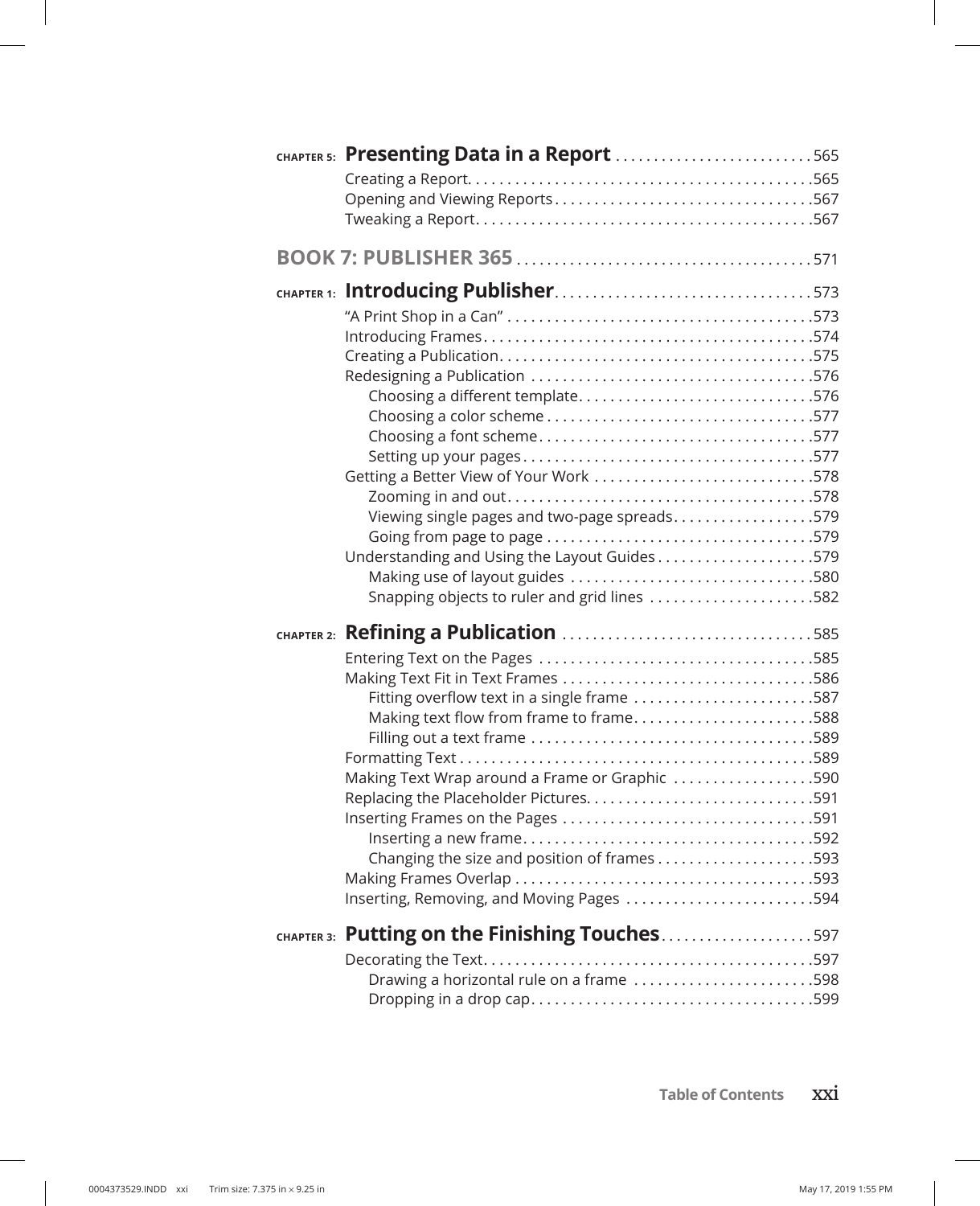|                   | Experimenting with borders and accents 600<br>Master Pages for Handling Page Backgrounds603<br>Applying (or unapplying) a master page to publication pages 604 |  |
|-------------------|----------------------------------------------------------------------------------------------------------------------------------------------------------------|--|
|                   |                                                                                                                                                                |  |
|                   | <b>BOOK 8: WORKING WITH CHARTS AND GRAPHICS607</b>                                                                                                             |  |
|                   |                                                                                                                                                                |  |
|                   |                                                                                                                                                                |  |
|                   |                                                                                                                                                                |  |
|                   | Positioning Your Chart in a Workbook, Page, or Slide 615                                                                                                       |  |
|                   |                                                                                                                                                                |  |
|                   |                                                                                                                                                                |  |
|                   |                                                                                                                                                                |  |
|                   |                                                                                                                                                                |  |
|                   |                                                                                                                                                                |  |
|                   |                                                                                                                                                                |  |
|                   | Changing a chart element's color, font, or other particular 620                                                                                                |  |
|                   | Saving a Chart as a Template So That You Can Use It Again. 622                                                                                                 |  |
|                   |                                                                                                                                                                |  |
|                   |                                                                                                                                                                |  |
|                   |                                                                                                                                                                |  |
|                   |                                                                                                                                                                |  |
|                   | Displaying the raw data alongside the chart625                                                                                                                 |  |
|                   |                                                                                                                                                                |  |
|                   |                                                                                                                                                                |  |
| <b>CHAPTER 2:</b> | Making a SmartArt Diagram 629                                                                                                                                  |  |
|                   | The Basics: Creating SmartArt Diagrams629                                                                                                                      |  |
|                   |                                                                                                                                                                |  |
|                   |                                                                                                                                                                |  |
|                   |                                                                                                                                                                |  |
|                   |                                                                                                                                                                |  |
|                   |                                                                                                                                                                |  |

xxii **Office 365 All-in-One For Dummies**

 $\overline{\phantom{a}}$ 

 $\mathbf{I}$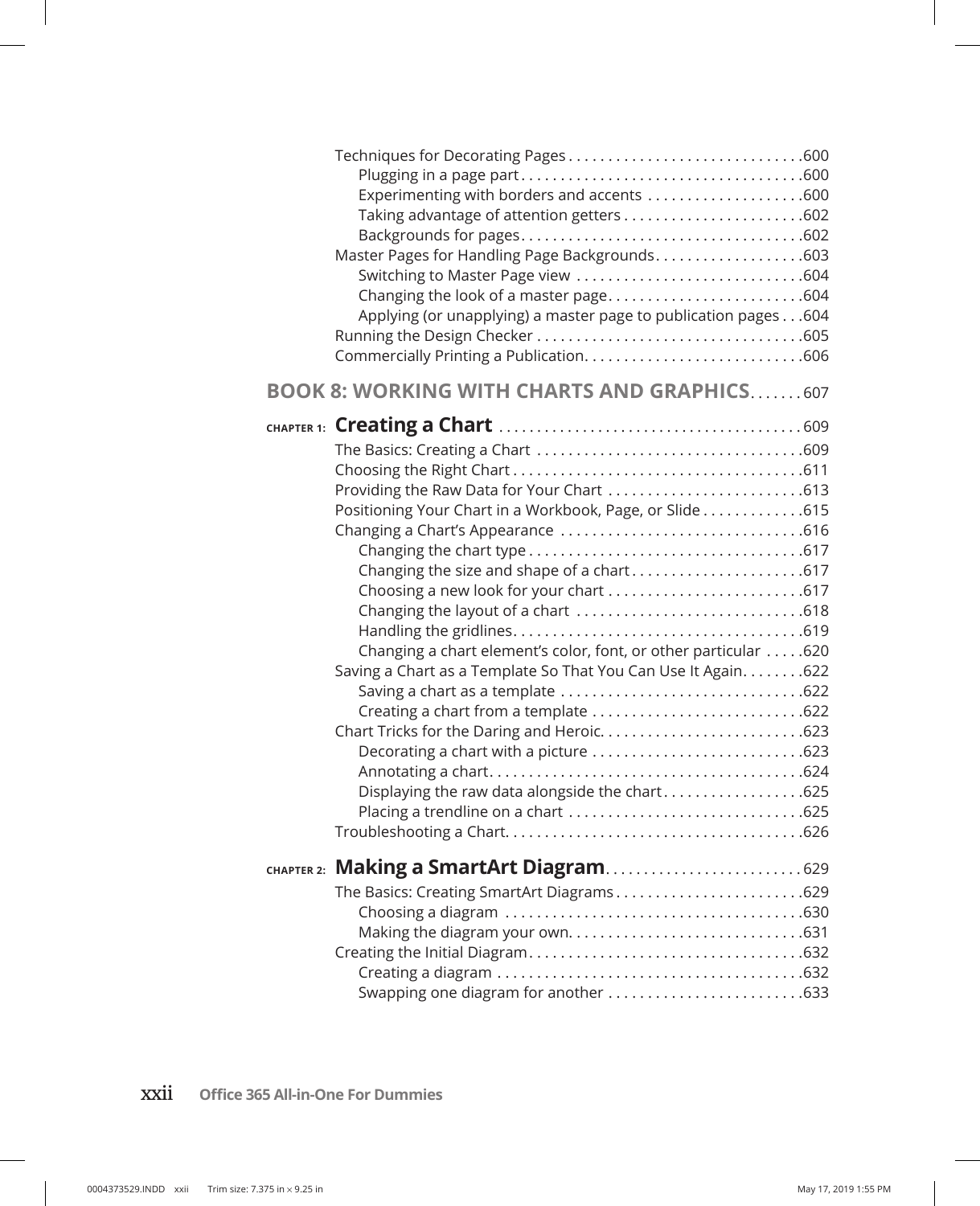| Moving diagram shapes to different positions635             |  |
|-------------------------------------------------------------|--|
| Adding shapes to diagrams apart from hierarchy diagrams 635 |  |
|                                                             |  |
| Adding shapes to Organization charts638                     |  |
| Promoting and demoting shapes in hierarchy diagrams 640     |  |
|                                                             |  |
|                                                             |  |
|                                                             |  |
|                                                             |  |
|                                                             |  |
| Changing the Appearance of Diagram Shapes644                |  |
| Changing the size of a diagram shape644                     |  |
|                                                             |  |
|                                                             |  |
| Changing fonts and font sizes on shapes 647                 |  |
|                                                             |  |
|                                                             |  |
|                                                             |  |
|                                                             |  |
|                                                             |  |
|                                                             |  |
|                                                             |  |
|                                                             |  |
|                                                             |  |
|                                                             |  |
|                                                             |  |
|                                                             |  |
|                                                             |  |
|                                                             |  |
| Correcting a picture's brightness and contrast657           |  |
|                                                             |  |
|                                                             |  |
|                                                             |  |
|                                                             |  |
|                                                             |  |

 $\overline{\phantom{a}}$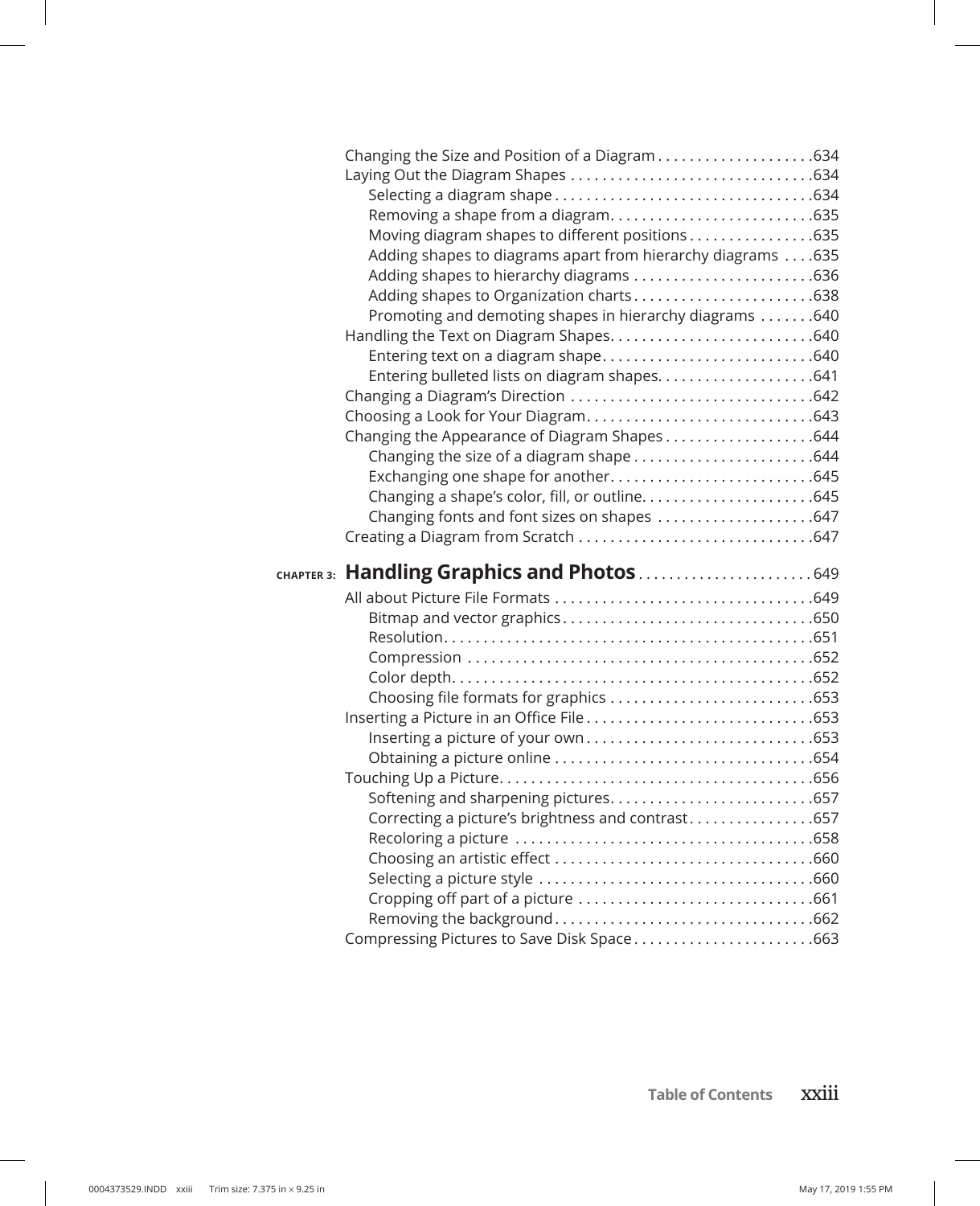| CHAPTER 4: Drawing and Manipulating Lines,                          |  |
|---------------------------------------------------------------------|--|
|                                                                     |  |
| The Basics: Making Lines, Arrows, and Shapes666                     |  |
|                                                                     |  |
| Changing the length and position of a line or arrow 668             |  |
| Changing the appearance of a line, arrow, or connector 668          |  |
| Attaching and handling arrowheads on lines and connectors669        |  |
|                                                                     |  |
| Handling Rectangles, Ovals, Stars, and Other Shapes672              |  |
|                                                                     |  |
|                                                                     |  |
|                                                                     |  |
|                                                                     |  |
| Freehand drawing with a pen or highlighter676                       |  |
|                                                                     |  |
|                                                                     |  |
|                                                                     |  |
| WordArt for Embellishing Letters and Words680                       |  |
|                                                                     |  |
|                                                                     |  |
| Manipulating Lines, Shapes, Art, Text Boxes, and Other Objects. 682 |  |
| Selecting objects so that you can manipulate them. 683              |  |
| Hiding and displaying the rulers and grid 684                       |  |
|                                                                     |  |
| Changing an Object's Color, Outline Color, and Transparency. 686    |  |
| Filling an object with color, a picture, or a texture 687           |  |
|                                                                     |  |
|                                                                     |  |
|                                                                     |  |
| When objects overlap: Choosing which appears above the              |  |
|                                                                     |  |
|                                                                     |  |
| Grouping objects to make working with them easier 697               |  |
|                                                                     |  |
| <b>BOOK 9: OFFICE 365: ONE STEP BEYOND699</b>                       |  |
|                                                                     |  |
|                                                                     |  |
| Displaying and selecting tab, group, and command names703           |  |
|                                                                     |  |
| Adding, removing, and renaming tabs, groups,                        |  |
|                                                                     |  |
|                                                                     |  |
| Resetting your Ribbon customizations706                             |  |

xxiv **Office 365 All-in-One For Dummies**

 $\overline{\phantom{a}}$ 

 $\mathcal{L}$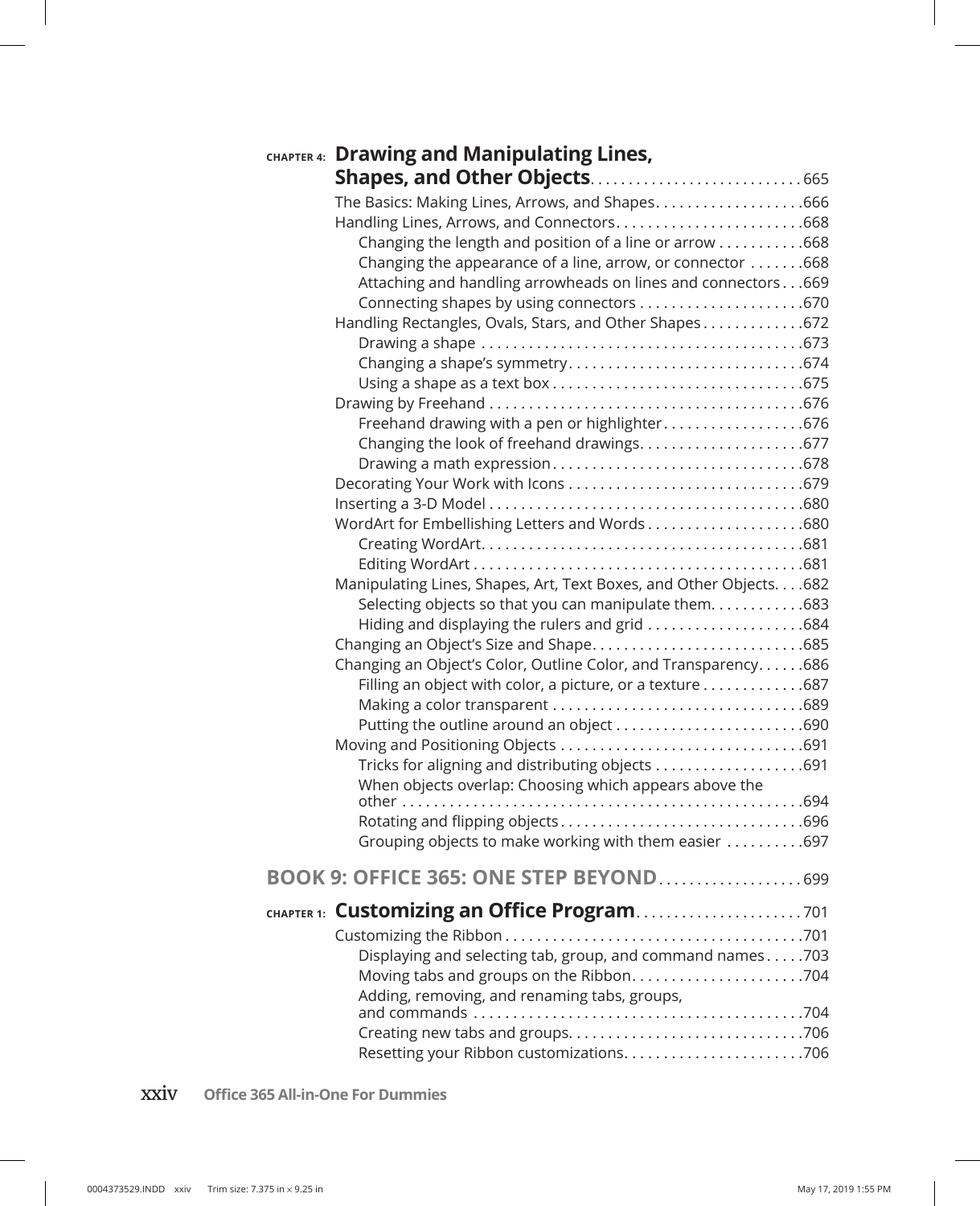| Adding buttons to the Quick Access toolbar708<br>Changing the order of buttons on the Quick Access toolbar 709<br>Removing buttons from the Quick Access toolbar710<br>Placing the Quick Access toolbar above or below the Ribbon 710<br>Changing the Screen Background and Office Theme 711 |  |
|----------------------------------------------------------------------------------------------------------------------------------------------------------------------------------------------------------------------------------------------------------------------------------------------|--|
| Sending Your File in an Email Message 719                                                                                                                                                                                                                                                    |  |
| <b>BOOK 10: FILE SHARING AND COLLABORATING723</b>                                                                                                                                                                                                                                            |  |
| Viewing and locating folders in the OneDrive window 728<br>Uploading Files to a Folder on OneDrive732<br>Saving a File from Office 365 to OneDrive732<br>Starting in an Office desktop application734<br>Downloading Files from OneDrive to Your Computer735                                 |  |
| Sharing Your Files and Folders with Others 739<br>Seeing Files and Folders Others Shared with You 742<br>Investigating and Managing How Files and Folders Are Shared743                                                                                                                      |  |

**Table of Contents** xxv

 $\overline{\phantom{a}}$ 

 $\mathcal{L}$